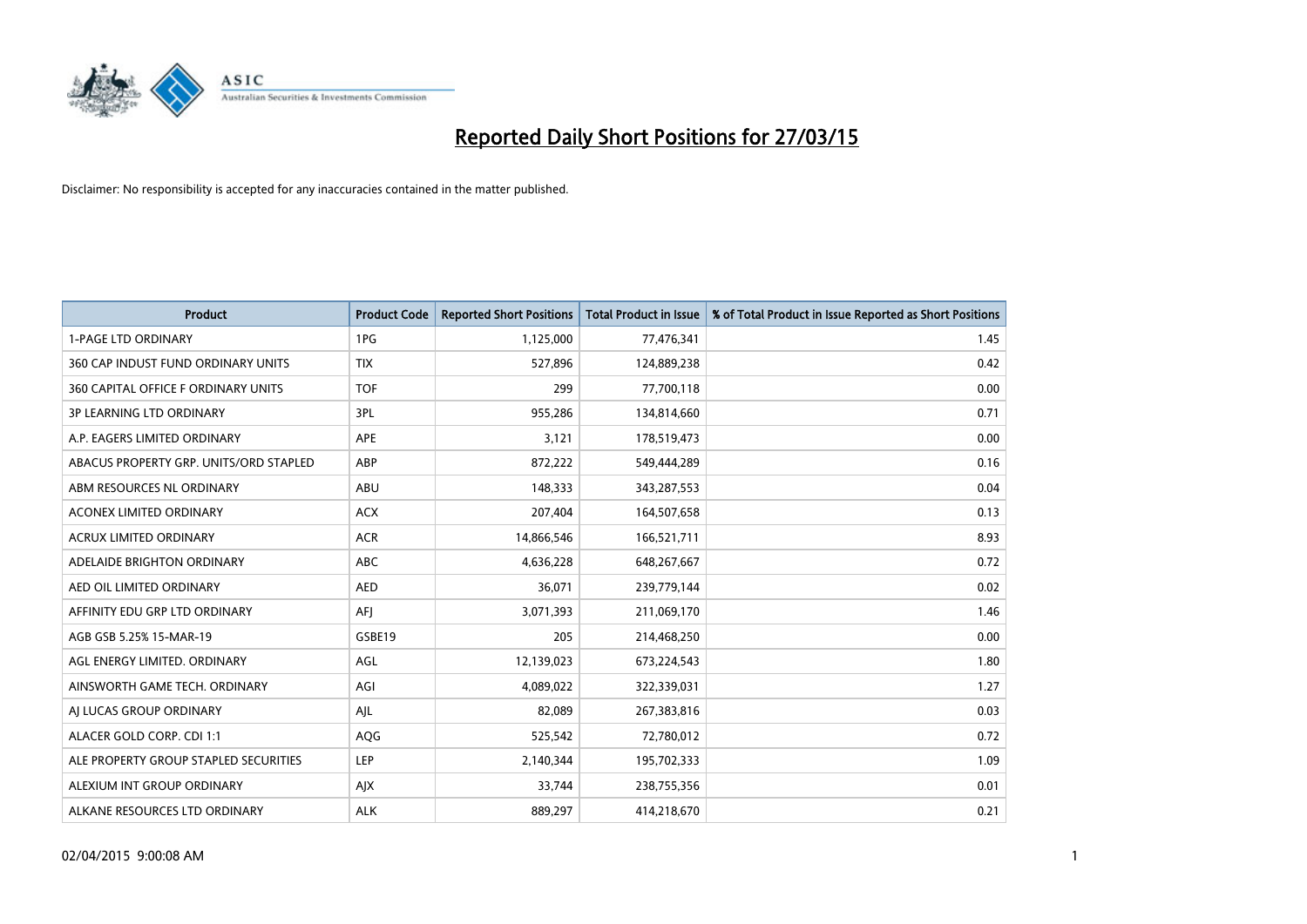

| <b>Product</b>                          | <b>Product Code</b> | <b>Reported Short Positions</b> | <b>Total Product in Issue</b> | % of Total Product in Issue Reported as Short Positions |
|-----------------------------------------|---------------------|---------------------------------|-------------------------------|---------------------------------------------------------|
| <b>ALLIANCE AVIATION ORDINARY</b>       | AQZ                 | 2,897                           | 106,429,638                   | 0.00                                                    |
| ALLIANCE RESOURCES ORDINARY             | AGS                 | $\overline{2}$                  | 400,816,419                   | 0.00                                                    |
| ALS LTD ORDINARY                        | <b>ALQ</b>          | 32,989,800                      | 407,246,306                   | 8.10                                                    |
| ALTIUM LIMITED ORDINARY                 | <b>ALU</b>          | 448,794                         | 129,272,762                   | 0.35                                                    |
| ALUMINA LIMITED ORDINARY                | <b>AWC</b>          | 19,074,275                      | 2,806,225,615                 | 0.68                                                    |
| AMALGAMATED HOLDINGS ORDINARY           | AHD                 | 4,020                           | 157,983,073                   | 0.00                                                    |
| AMCOM TELECOMM, ORDINARY                | AMM                 | 4,877,354                       | 266,399,148                   | 1.83                                                    |
| AMCOR LIMITED ORDINARY                  | AMC                 | 5,482,098                       | 1,206,684,923                 | 0.45                                                    |
| AMP LIMITED ORDINARY                    | AMP                 | 7,092,442                       | 2,957,737,964                 | 0.24                                                    |
| ANSELL LIMITED ORDINARY                 | <b>ANN</b>          | 2,907,384                       | 153,139,924                   | 1.90                                                    |
| ANTARES ENERGY LTD ORDINARY             | AZZ                 | 293,411                         | 241,500,000                   | 0.12                                                    |
| ANZ BANKING GRP LTD ORDINARY            | ANZ                 | 20,835,993                      | 2,765,980,222                 | 0.75                                                    |
| APA GROUP STAPLED SECURITIES            | <b>APA</b>          | 8,812,655                       | 1,114,307,369                 | 0.79                                                    |
| APN NEWS & MEDIA ORDINARY               | <b>APN</b>          | 318,284                         | 1,029,041,356                 | 0.03                                                    |
| APN OUTDOOR GRP ORDINARY                | <b>APO</b>          | 190,538                         | 166,614,509                   | 0.11                                                    |
| AQUARIUS PLATINUM. ORDINARY             | <b>AQP</b>          | 2,707,373                       | 1,502,695,183                 | 0.18                                                    |
| ARAFURA RESOURCE LTD ORDINARY           | ARU                 | 2,000                           | 441,270,644                   | 0.00                                                    |
| ARB CORPORATION ORDINARY                | ARP                 | 936,022                         | 79,156,214                    | 1.18                                                    |
| ARDENT LEISURE GROUP STAPLED SECURITIES | AAD                 | 9,320,991                       | 442,322,106                   | 2.11                                                    |
| ARENA REIT. STAPLED                     | <b>ARF</b>          | 472,408                         | 227,574,183                   | 0.21                                                    |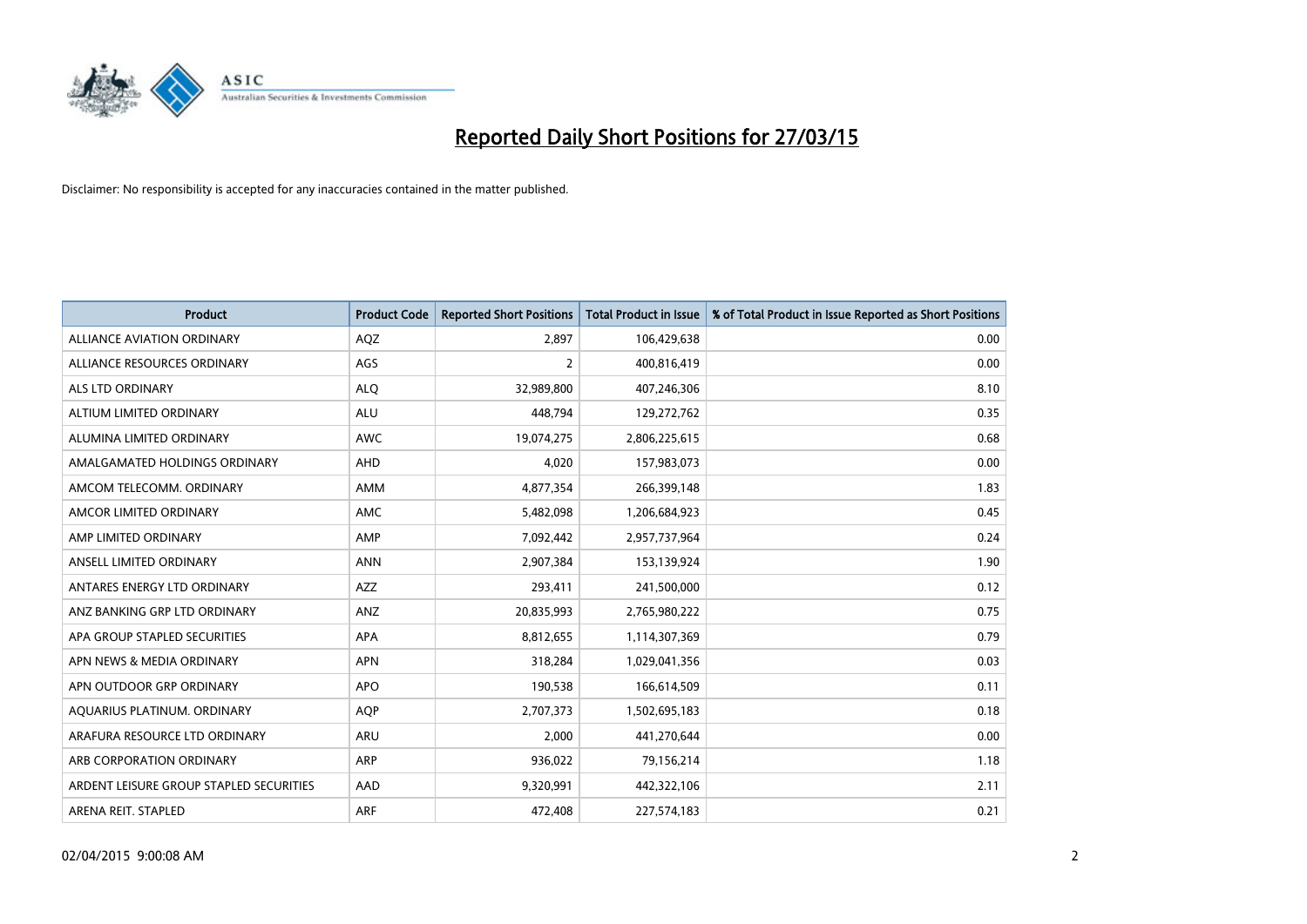

| <b>Product</b>                            | <b>Product Code</b> | <b>Reported Short Positions</b> | <b>Total Product in Issue</b> | % of Total Product in Issue Reported as Short Positions |
|-------------------------------------------|---------------------|---------------------------------|-------------------------------|---------------------------------------------------------|
| ARISTOCRAT LEISURE ORDINARY               | ALL                 | 739,806                         | 633,822,253                   | 0.12                                                    |
| ARRIUM LTD ORDINARY                       | ARI                 | 177,097,793                     | 2,937,293,755                 | 6.03                                                    |
| ASALEO CARE LIMITED ORDINARY              | AHY                 | 5,805,626                       | 603,469,434                   | 0.96                                                    |
| ASCIANO LIMITED ORDINARY                  | <b>AIO</b>          | 5,530,760                       | 975,385,664                   | 0.57                                                    |
| ASHLEY SERVICES GRP ORDINARY              | <b>ASH</b>          | 498,972                         | 150,000,000                   | 0.33                                                    |
| ASPEN GROUP ORD/UNITS STAPLED             | APZ                 | 33,535                          | 113,183,450                   | 0.03                                                    |
| ASPIRE MINING LTD ORDINARY                | AKM                 | 800,001                         | 703,463,306                   | 0.11                                                    |
| ASTRO JAP PROP GROUP STAPLED US PROHIBIT. | AJA                 | 60,792                          | 65,831,017                    | 0.09                                                    |
| ASX LIMITED ORDINARY                      | ASX                 | 4,071,406                       | 193,595,162                   | 2.10                                                    |
| ATLAS IRON LIMITED ORDINARY               | AGO                 | 93,034,294                      | 919,475,619                   | 10.12                                                   |
| AUCKLAND INTERNATION ORDINARY             | AIA                 | 141,459                         | 1,190,484,097                 | 0.01                                                    |
| AURELIA METALS LTD ORDINARY               | AMI                 | 1,000                           | 387,295,188                   | 0.00                                                    |
| AURIZON HOLDINGS LTD ORDINARY             | AZJ                 | 5,079,966                       | 2,123,934,162                 | 0.24                                                    |
| AUSDRILL LIMITED ORDINARY                 | ASL                 | 17,503,400                      | 312,277,224                   | 5.61                                                    |
| AUSENCO LIMITED ORDINARY                  | AAX                 | 401,775                         | 168,449,799                   | 0.24                                                    |
| AUSNET SERVICES STAPLED SECURITIES        | <b>AST</b>          | 30,147,520                      | 3,466,913,009                 | 0.87                                                    |
| AUST CAREERS NETWORK ORDINARY             | <b>ACO</b>          | 500,000                         | 83,748,775                    | 0.60                                                    |
| AUST INDUSTRIAL REIT UNIT                 | ANI                 | 41,020                          | 96,288,031                    | 0.04                                                    |
| <b>AUST VINTAGE LTD ORDINARY</b>          | <b>AVG</b>          | 100,001                         | 232,141,382                   | 0.04                                                    |
| <b>AUSTAL LIMITED ORDINARY</b>            | ASB                 | 269,685                         | 346,865,169                   | 0.08                                                    |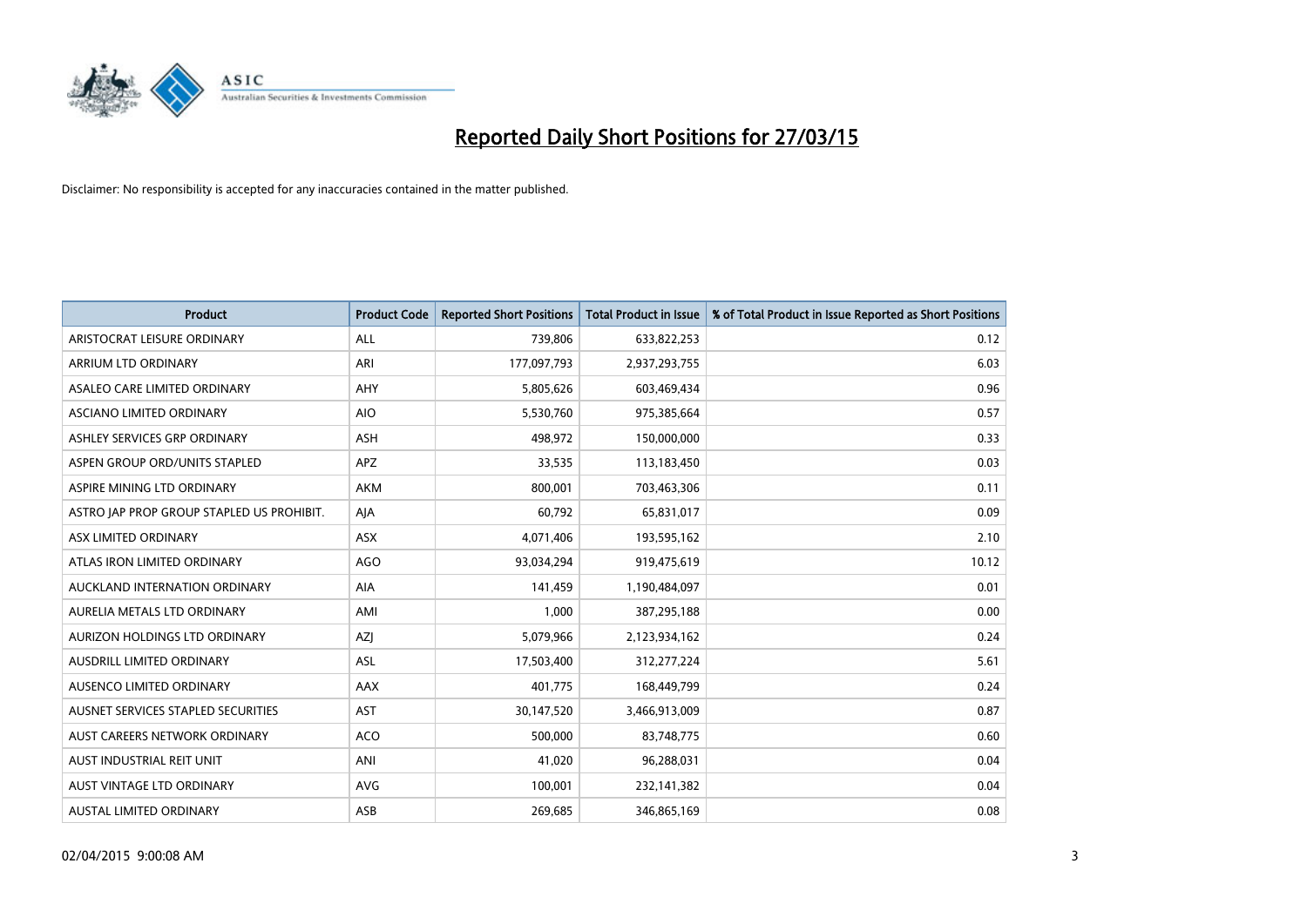

| <b>Product</b>                      | <b>Product Code</b> | <b>Reported Short Positions</b> | <b>Total Product in Issue</b> | % of Total Product in Issue Reported as Short Positions |
|-------------------------------------|---------------------|---------------------------------|-------------------------------|---------------------------------------------------------|
| AUSTBROKERS HOLDINGS ORDINARY       | <b>AUB</b>          | 110,065                         | 61,740,597                    | 0.18                                                    |
| AUSTEX OIL LIMITED ORDINARY         | <b>AOK</b>          | 62,000                          | 558,571,402                   | 0.01                                                    |
| AUSTIN ENGINEERING ORDINARY         | <b>ANG</b>          | 391,032                         | 84,274,004                    | 0.46                                                    |
| AUSTIN EXPLORATION ORDINARY         | <b>AKK</b>          | 6,584,383                       | 332,607,790                   | 1.98                                                    |
| AUSTRALIAN AGRICULT, ORDINARY       | AAC                 | 6,844,270                       | 532,824,721                   | 1.28                                                    |
| AUSTRALIAN PHARM, ORDINARY          | API                 | 4,069,606                       | 488,115,883                   | 0.83                                                    |
| AUTOMOTIVE HOLDINGS ORDINARY        | AHE                 | 2,401,143                       | 306,437,941                   | 0.78                                                    |
| AVANCO RESOURCES LTD ORDINARY       | AVB                 | $\mathbf{1}$                    | 1,661,675,855                 | 0.00                                                    |
| AVEO GROUP STAPLED SECURITIES       | <b>AOG</b>          | 543,409                         | 499,484,314                   | 0.11                                                    |
| AWE LIMITED ORDINARY                | <b>AWE</b>          | 33,032,983                      | 525,861,050                   | 6.28                                                    |
| AZONTO PET LTD ORDINARY             | APY                 | $\mathbf{1}$                    | 1,159,375,100                 | 0.00                                                    |
| AZUMAH RESOURCES ORDINARY           | AZM                 | $\mathbf{1}$                    | 393,850,639                   | 0.00                                                    |
| <b>BANDANNA ENERGY ORDINARY</b>     | <b>BND</b>          | 17,540,654                      | 528,481,199                   | 3.32                                                    |
| BANK OF QUEENSLAND. ORDINARY        | <b>BOO</b>          | 4,415,837                       | 366,982,047                   | 1.20                                                    |
| <b>BASE RES LIMITED ORDINARY</b>    | <b>BSE</b>          | 332,868                         | 563,902,771                   | 0.06                                                    |
| BATHURST RES LTD. ORDINARY          | <b>BRL</b>          | 207,998                         | 947,828,434                   | 0.02                                                    |
| BC IRON LIMITED ORDINARY            | <b>BCI</b>          | 11,234,281                      | 196,196,992                   | 5.73                                                    |
| BEACH ENERGY LIMITED ORDINARY       | <b>BPT</b>          | 50,589,165                      | 1,297,496,886                 | 3.90                                                    |
| <b>BEACON LIGHTING GRP ORDINARY</b> | <b>BLX</b>          | 1,000                           | 215,075,927                   | 0.00                                                    |
| BEADELL RESOURCE LTD ORDINARY       | <b>BDR</b>          | 36,305,686                      | 798,657,280                   | 4.55                                                    |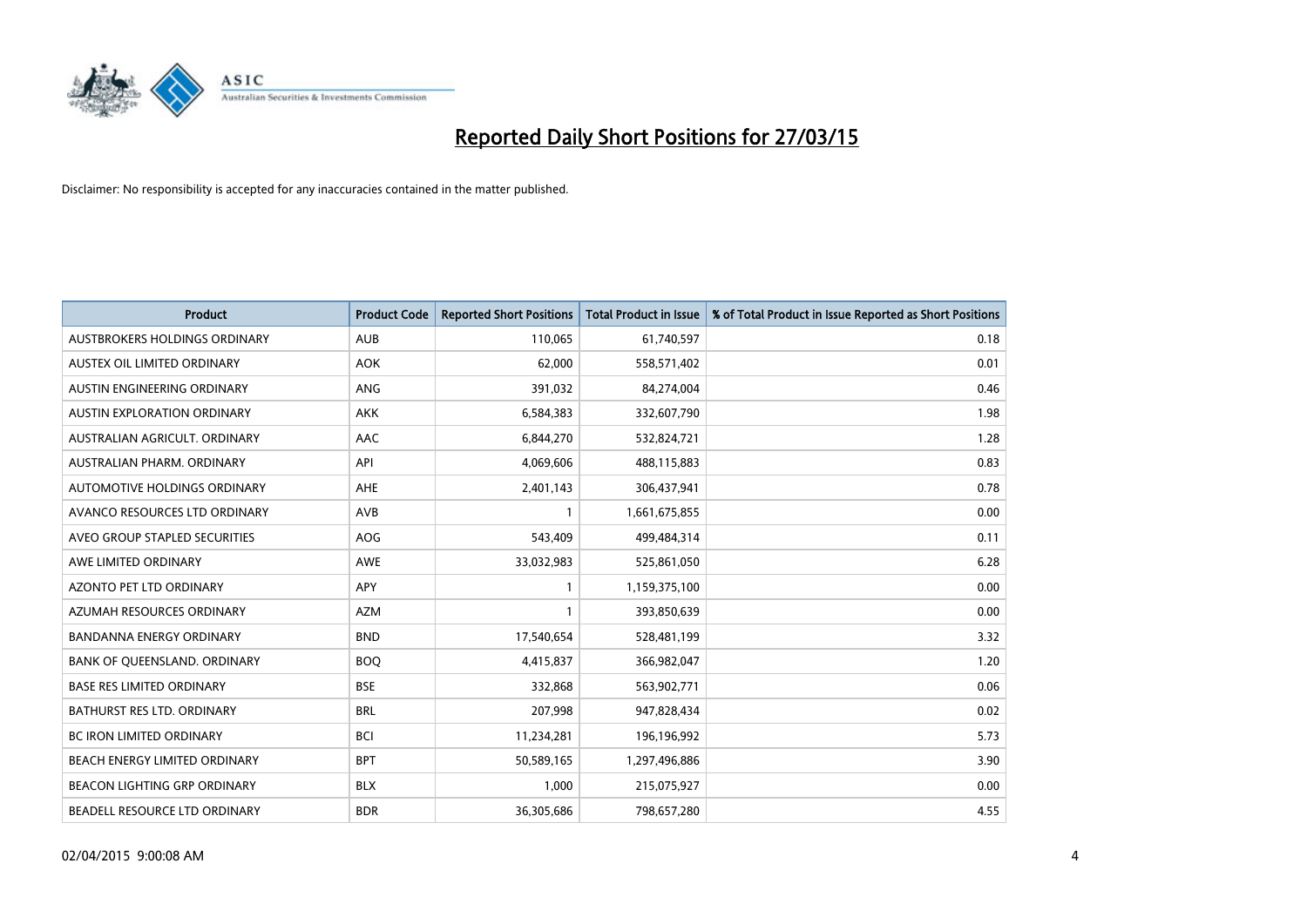

| <b>Product</b>                       | <b>Product Code</b> | <b>Reported Short Positions</b> | <b>Total Product in Issue</b> | % of Total Product in Issue Reported as Short Positions |
|--------------------------------------|---------------------|---------------------------------|-------------------------------|---------------------------------------------------------|
| <b>BEGA CHEESE LTD ORDINARY</b>      | <b>BGA</b>          | 3,571,290                       | 152,602,945                   | 2.34                                                    |
| BENDIGO AND ADELAIDE ORDINARY        | <b>BEN</b>          | 15,067,250                      | 450,953,890                   | 3.34                                                    |
| BERKELEY RESOURCES ORDINARY          | <b>BKY</b>          | 77,000                          | 180,361,323                   | 0.04                                                    |
| <b>BHP BILLITON LIMITED ORDINARY</b> | <b>BHP</b>          | 7,608,650                       | 3,211,691,105                 | 0.24                                                    |
| <b>BIGAIR GROUP LIMITED ORDINARY</b> | <b>BGL</b>          | 9,750                           | 174,826,438                   | 0.01                                                    |
| <b>BILLABONG ORDINARY</b>            | <b>BBG</b>          | 8,449,686                       | 990,370,034                   | 0.85                                                    |
| <b>BIONOMICS LIMITED ORDINARY</b>    | <b>BNO</b>          | 25,362                          | 417,751,687                   | 0.01                                                    |
| <b>BLACKHAM RESOURCES ORDINARY</b>   | <b>BLK</b>          | 1,688,683                       | 178,162,680                   | 0.95                                                    |
| <b>BLUE ENERGY LIMITED ORDINARY</b>  | <b>BUL</b>          | 50.000                          | 1,140,993,237                 | 0.00                                                    |
| <b>BLUESCOPE STEEL LTD ORDINARY</b>  | <b>BSL</b>          | 4,705,850                       | 565,225,282                   | 0.83                                                    |
| <b>BOART LONGYEAR ORDINARY</b>       | <b>BLY</b>          | 10,819,339                      | 930,864,944                   | 1.16                                                    |
| BORA BORA RESOURCES ORDINARY         | <b>BBR</b>          | 247,808                         | 35,970,000                    | 0.69                                                    |
| <b>BORAL LIMITED, ORDINARY</b>       | <b>BLD</b>          | 10,711,752                      | 782,736,249                   | 1.37                                                    |
| <b>BRADKEN LIMITED ORDINARY</b>      | <b>BKN</b>          | 5,210,008                       | 171,027,249                   | 3.05                                                    |
| <b>BRAMBLES LIMITED ORDINARY</b>     | <b>BXB</b>          | 14,812,741                      | 1,566,303,366                 | 0.95                                                    |
| BREVILLE GROUP LTD ORDINARY          | <b>BRG</b>          | 3,700,186                       | 130,095,322                   | 2.84                                                    |
| BRICKWORKS LIMITED ORDINARY          | <b>BKW</b>          | 35,623                          | 148,403,478                   | 0.02                                                    |
| BT INVESTMENT MNGMNT ORDINARY        | <b>BTT</b>          | 174,771                         | 292,408,424                   | 0.06                                                    |
| <b>BURSON GROUP LTD ORDINARY</b>     | <b>BAP</b>          | 90,775                          | 163,585,666                   | 0.06                                                    |
| <b>BURU ENERGY ORDINARY</b>          | <b>BRU</b>          | 15,047,231                      | 339,997,078                   | 4.43                                                    |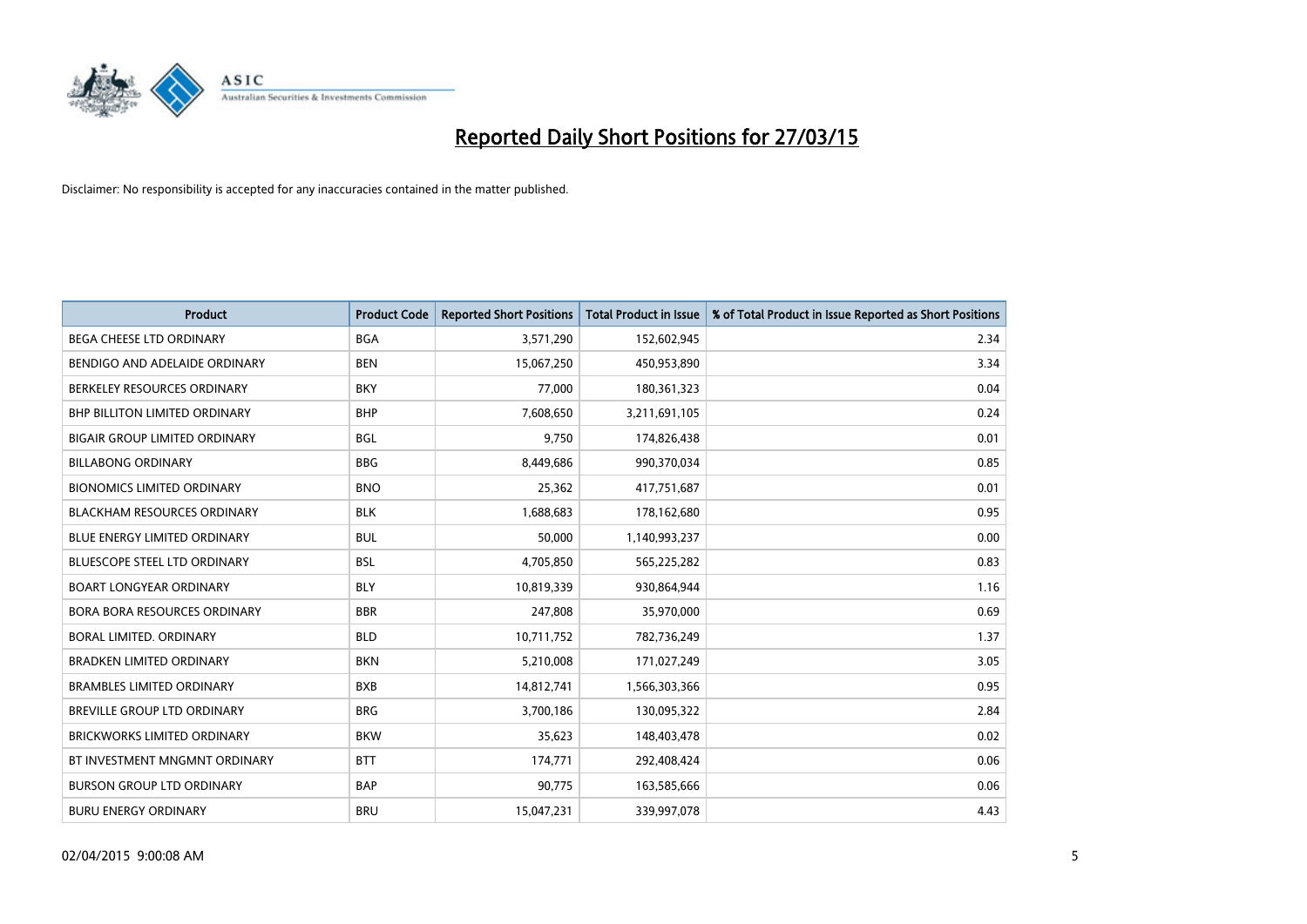

| <b>Product</b>                          | <b>Product Code</b> | <b>Reported Short Positions</b> | <b>Total Product in Issue</b> | % of Total Product in Issue Reported as Short Positions |
|-----------------------------------------|---------------------|---------------------------------|-------------------------------|---------------------------------------------------------|
| <b>BWP TRUST ORDINARY UNITS</b>         | <b>BWP</b>          | 17,147,302                      | 642,383,803                   | 2.67                                                    |
| CABCHARGE AUSTRALIA ORDINARY            | CAB                 | 8,103,538                       | 120,430,683                   | 6.73                                                    |
| <b>CADENCE CAPITAL ORDINARY</b>         | <b>CDM</b>          | 170,000                         | 211,668,988                   | 0.08                                                    |
| CALTEX AUSTRALIA ORDINARY               | <b>CTX</b>          | 1,098,314                       | 270,000,000                   | 0.41                                                    |
| CAPE LAMBERT RES LTD ORDINARY           | <b>CFE</b>          | 280,137                         | 626,686,586                   | 0.04                                                    |
| <b>CAPITOL HEALTH ORDINARY</b>          | CAJ                 | 1,292,707                       | 522,280,212                   | 0.25                                                    |
| <b>CARBINE RESOURCES ORDINARY</b>       | <b>CRB</b>          | 75,000                          | 140,017,394                   | 0.05                                                    |
| CARDNO LIMITED ORDINARY                 | CDD                 | 17,179,221                      | 164,564,684                   | 10.44                                                   |
| <b>CARINDALE PROPERTY UNIT</b>          | <b>CDP</b>          | 8,823                           | 70,000,000                    | 0.01                                                    |
| CARNARVON PETROLEUM ORDINARY            | <b>CVN</b>          | 2,147,257                       | 988,300,069                   | 0.22                                                    |
| CARNEGIE WAVE ENERGY ORDINARY           | <b>CWE</b>          | 62,500                          | 1,752,762,654                 | 0.00                                                    |
| CARSALES.COM LTD. ORDINARY              | <b>CAR</b>          | 7,858,577                       | 239,001,759                   | 3.29                                                    |
| CASH CONVERTERS ORDINARY                | CCV                 | 10,322,368                      | 478,876,525                   | 2.16                                                    |
| CEDAR WOODS PROP. ORDINARY              | <b>CWP</b>          | 289,693                         | 78,336,371                    | 0.37                                                    |
| CENTRAL PETROLEUM ORDINARY              | <b>CTP</b>          | 6,429                           | 368,718,957                   | 0.00                                                    |
| CENTURIA METRO REIT STAPLED             | <b>CMA</b>          | 698,404                         | 71,500,158                    | 0.98                                                    |
| CHALLENGER LIMITED ORDINARY             | <b>CGF</b>          | 845,065                         | 569,725,821                   | 0.15                                                    |
| CHANDLER MACLEOD LTD ORDINARY           | <b>CMG</b>          | 25,466                          | 547,985,086                   | 0.00                                                    |
| CHARTER HALL GROUP STAPLED US PROHIBIT. | <b>CHC</b>          | 3,614,973                       | 359,342,032                   | 1.01                                                    |
| <b>CHARTER HALL RETAIL UNITS</b>        | <b>COR</b>          | 10,269,912                      | 375,554,374                   | 2.73                                                    |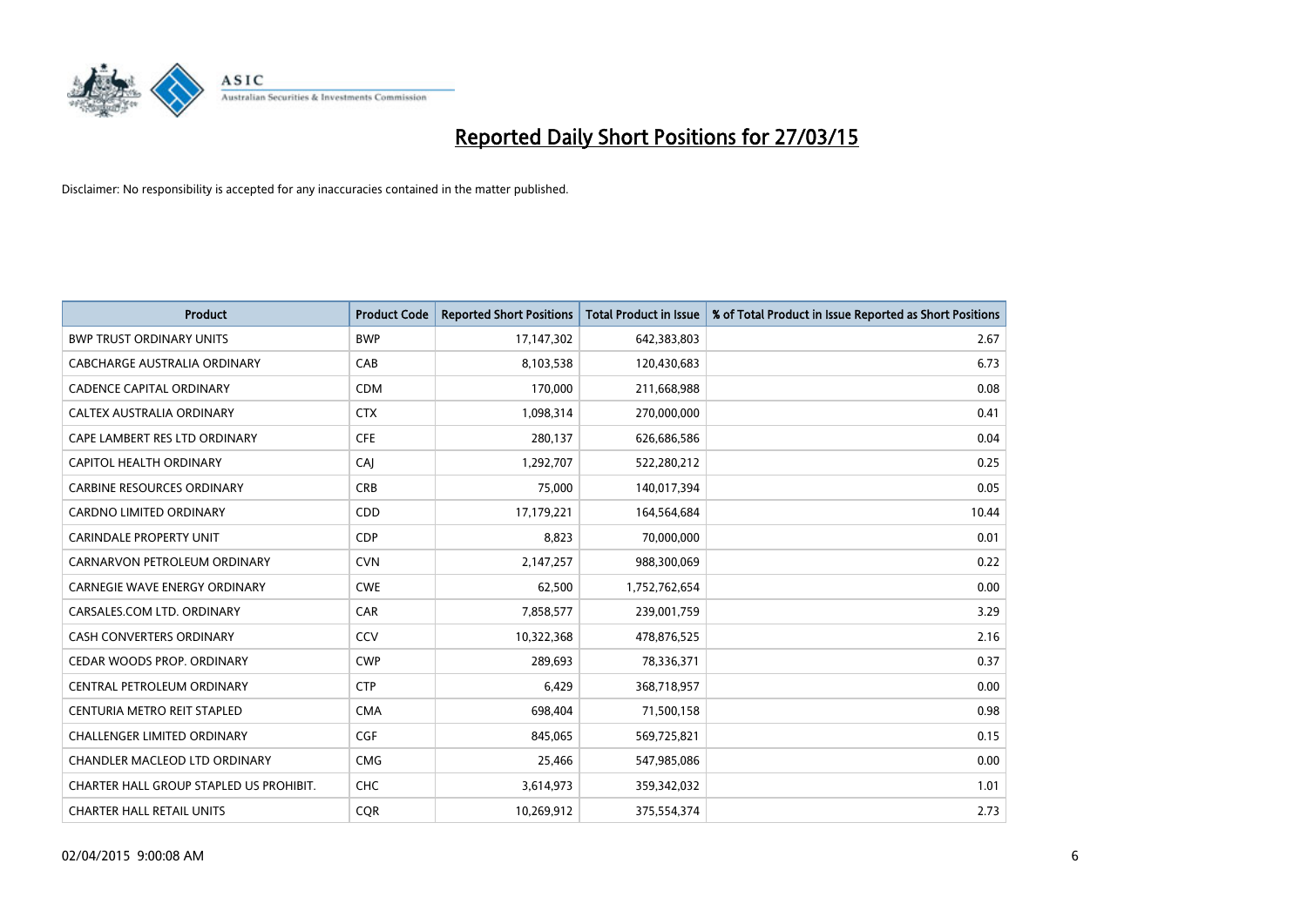

| <b>Product</b>                       | <b>Product Code</b> | <b>Reported Short Positions</b> | <b>Total Product in Issue</b> | % of Total Product in Issue Reported as Short Positions |
|--------------------------------------|---------------------|---------------------------------|-------------------------------|---------------------------------------------------------|
| <b>CHORUS LIMITED ORDINARY</b>       | <b>CNU</b>          | 147,757                         | 396,369,767                   | 0.04                                                    |
| CLEARVIEW WEALTH LTD ORDINARY        | <b>CVW</b>          | 4,066                           | 581,111,182                   | 0.00                                                    |
| CLINUVEL PHARMACEUT, ORDINARY        | <b>CUV</b>          | 10,182                          | 44,554,787                    | 0.02                                                    |
| COAL OF AFRICA LTD ORDINARY          | <b>CZA</b>          | 426                             | 1,599,568,613                 | 0.00                                                    |
| <b>COALSPUR MINES LTD ORDINARY</b>   | <b>CPL</b>          | 8,480                           | 641,544,455                   | 0.00                                                    |
| COCA-COLA AMATIL ORDINARY            | <b>CCL</b>          | 18,935,656                      | 763,590,249                   | 2.48                                                    |
| <b>COCHLEAR LIMITED ORDINARY</b>     | <b>COH</b>          | 3,208,808                       | 57,081,775                    | 5.62                                                    |
| COCKATOO COAL ORDINARY               | <b>COK</b>          | 167,987                         | 67,034,894,842                | 0.00                                                    |
| <b>CODAN LIMITED ORDINARY</b>        | <b>CDA</b>          | 2,461                           | 177,063,244                   | 0.00                                                    |
| <b>COFFEY INTERNATIONAL ORDINARY</b> | <b>COF</b>          | 6,075                           | 255,833,165                   | 0.00                                                    |
| <b>COLLECTION HOUSE ORDINARY</b>     | <b>CLH</b>          | 1,405,952                       | 130,443,227                   | 1.08                                                    |
| <b>COLLINS FOODS LTD ORDINARY</b>    | <b>CKF</b>          | 3,915                           | 93,000,003                    | 0.00                                                    |
| COMMONWEALTH BANK, ORDINARY          | <b>CBA</b>          | 11,588,248                      | 1,621,319,194                 | 0.71                                                    |
| <b>COMPASS RESOURCES ORDINARY</b>    | <b>CMR</b>          | 7,472                           | 1,403,744,100                 | 0.00                                                    |
| <b>COMPUTERSHARE LTD ORDINARY</b>    | <b>CPU</b>          | 5,009,833                       | 556,203,079                   | 0.90                                                    |
| COOPER ENERGY LTD ORDINARY           | <b>COE</b>          | 19,000                          | 331,905,323                   | 0.01                                                    |
| CORP TRAVEL LIMITED ORDINARY         | <b>CTD</b>          | 1,457,367                       | 96,993,355                    | 1.50                                                    |
| <b>COVENTRY GROUP ORDINARY</b>       | <b>CYG</b>          | 100,000                         | 37,836,479                    | 0.26                                                    |
| <b>COVER-MORE GRP LTD ORDINARY</b>   | <b>CVO</b>          | 9,055,170                       | 317,750,000                   | 2.85                                                    |
| CREDIT CORP GROUP ORDINARY           | <b>CCP</b>          | 266,615                         | 46,296,407                    | 0.58                                                    |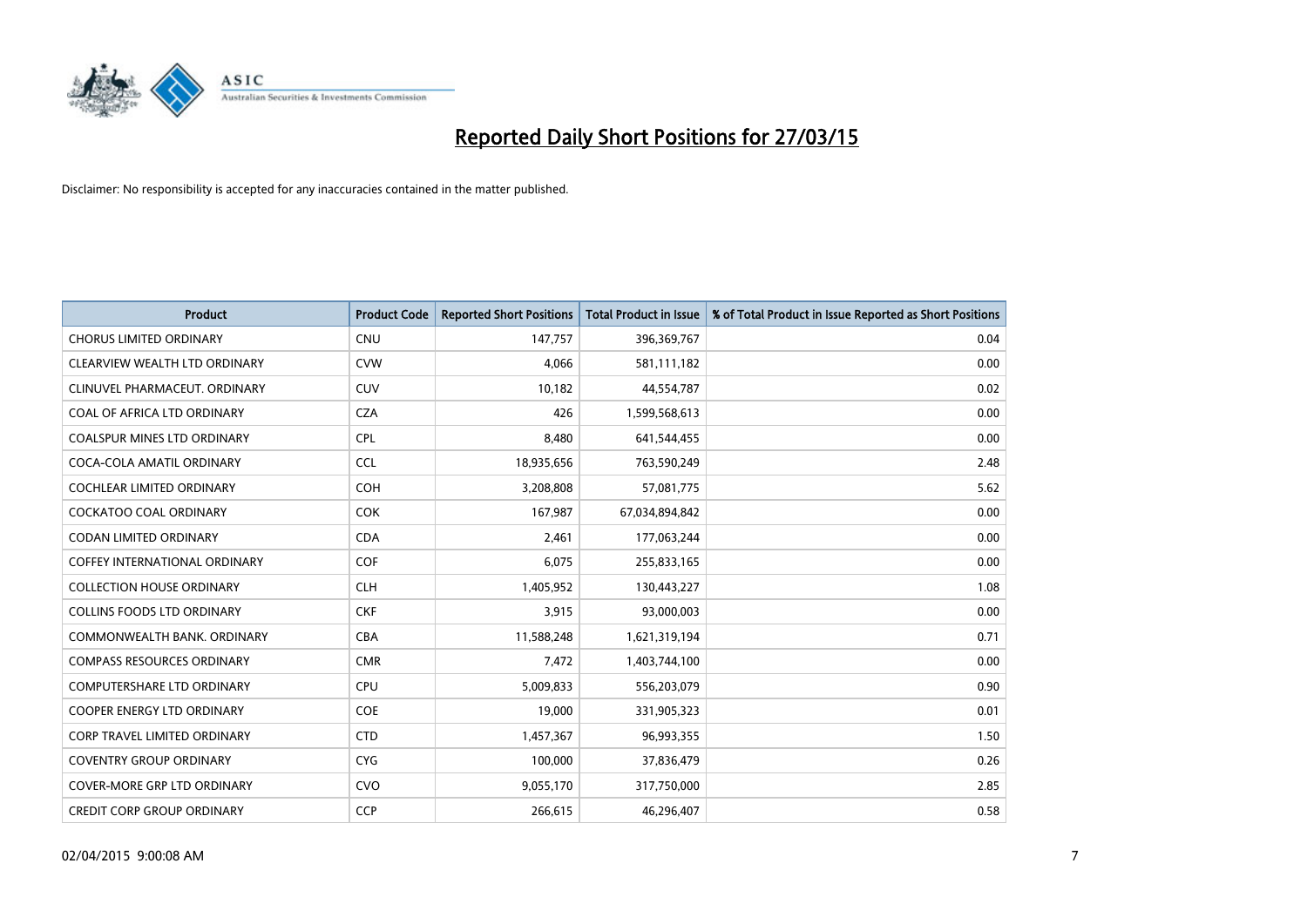

| <b>Product</b>                          | <b>Product Code</b> | <b>Reported Short Positions</b> | <b>Total Product in Issue</b> | % of Total Product in Issue Reported as Short Positions |
|-----------------------------------------|---------------------|---------------------------------|-------------------------------|---------------------------------------------------------|
| <b>CROMWELL PROP STAPLED SECURITIES</b> | <b>CMW</b>          | 38,736,909                      | 1,737,728,114                 | 2.23                                                    |
| CROWN RESORTS LTD ORDINARY              | <b>CWN</b>          | 13,121,223                      | 728,394,185                   | 1.80                                                    |
| <b>CSG LIMITED ORDINARY</b>             | CSV                 | 867,907                         | 284,148,839                   | 0.31                                                    |
| <b>CSL LIMITED ORDINARY</b>             | <b>CSL</b>          | 681,990                         | 470,061,097                   | 0.15                                                    |
| <b>CSR LIMITED ORDINARY</b>             | <b>CSR</b>          | 7,996,074                       | 506,000,315                   | 1.58                                                    |
| <b>CUDECO LIMITED ORDINARY</b>          | CDU                 | 8,847,527                       | 248,722,167                   | 3.56                                                    |
| DECMIL GROUP LIMITED ORDINARY           | <b>DCG</b>          | 803,125                         | 168,607,794                   | 0.48                                                    |
| DEEP YELLOW LIMITED ORDINARY            | <b>DYL</b>          | 1,002                           | 1,906,513,081                 | 0.00                                                    |
| DEVINE LIMITED ORDINARY                 | <b>DVN</b>          | 1,548                           | 158,730,556                   | 0.00                                                    |
| DEXUS PROPERTY GROUP STAPLED UNITS      | <b>DXS</b>          | 3,682,194                       | 905,531,797                   | 0.41                                                    |
| DICK SMITH HLDGS ORDINARY               | <b>DSH</b>          | 18,635,363                      | 236,511,364                   | 7.88                                                    |
| DISCOVERY METALS LTD ORDINARY           | <b>DML</b>          | 365,417                         | 644,039,581                   | 0.06                                                    |
| DOMINO PIZZA ENTERPR ORDINARY           | <b>DMP</b>          | 1,218,562                       | 86,560,773                    | 1.41                                                    |
| DONACO INTERNATIONAL ORDINARY           | <b>DNA</b>          | 14,133,470                      | 683,444,791                   | 2.07                                                    |
| DOWNER EDI LIMITED ORDINARY             | <b>DOW</b>          | 19,434,210                      | 435,399,975                   | 4.46                                                    |
| DRILLSEARCH ENERGY ORDINARY             | <b>DLS</b>          | 11,772,910                      | 461,101,450                   | 2.55                                                    |
| DUET GROUP STAPLED US PROHIBIT.         | <b>DUE</b>          | 23,532,906                      | 1,493,678,915                 | 1.58                                                    |
| DULUXGROUP LIMITED ORDINARY             | <b>DLX</b>          | 865,763                         | 388,543,268                   | 0.22                                                    |
| ECHO ENTERTAINMENT ORDINARY             | <b>EGP</b>          | 6,050,091                       | 825,672,730                   | 0.73                                                    |
| ELDERS LIMITED ORDINARY                 | <b>ELD</b>          | 714,153                         | 83,734,671                    | 0.85                                                    |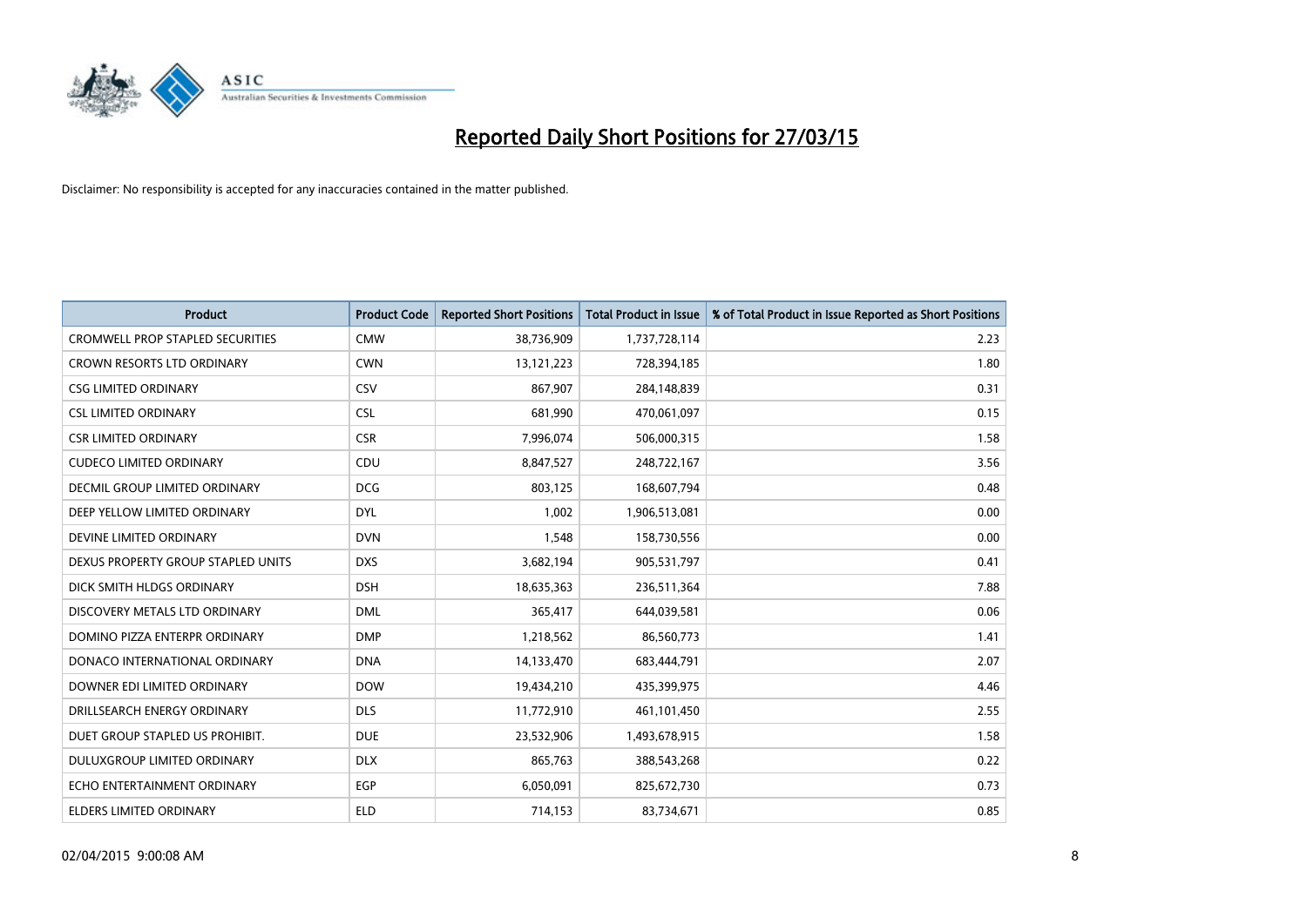

| <b>Product</b>                         | <b>Product Code</b> | <b>Reported Short Positions</b> | <b>Total Product in Issue</b> | % of Total Product in Issue Reported as Short Positions |
|----------------------------------------|---------------------|---------------------------------|-------------------------------|---------------------------------------------------------|
| <b>EMECO HOLDINGS ORDINARY</b>         | <b>EHL</b>          | 13,146,250                      | 599,675,707                   | 2.19                                                    |
| <b>ENDEAVOUR MIN CORP CDI 1:1</b>      | <b>EVR</b>          | 6,175                           | 46,243,293                    | 0.01                                                    |
| <b>ENERGY RESOURCES ORDINARY 'A'</b>   | <b>ERA</b>          | 10,996,471                      | 517,725,062                   | 2.12                                                    |
| ENERGY WORLD CORPOR. ORDINARY          | <b>EWC</b>          | 43,580,168                      | 1,734,166,672                 | 2.51                                                    |
| <b>ENSOGO LIMITED ORDINARY</b>         | E88                 | 212,387                         | 485,613,903                   | 0.04                                                    |
| <b>ENVIROMISSION LTD ORDINARY</b>      | <b>EVM</b>          | 54,009                          | 539,361,238                   | 0.01                                                    |
| EQUITY TRUSTEES ORDINARY               | EQT                 | 46,977                          | 19,272,426                    | 0.24                                                    |
| ERM POWER LIMITED ORDINARY             | EPW                 | 223,218                         | 241,689,186                   | 0.09                                                    |
| ESTIA HEALTH LTD ORDINARY              | <b>EHE</b>          | 1,574,454                       | 180,885,580                   | 0.87                                                    |
| EVOLUTION MINING LTD ORDINARY          | <b>EVN</b>          | 6,149,461                       | 714,921,647                   | 0.86                                                    |
| FAIRFAX MEDIA LTD ORDINARY             | <b>FXI</b>          | 33,653,599                      | 2,420,475,546                 | 1.39                                                    |
| <b>FANTASTIC HOLDINGS ORDINARY</b>     | <b>FAN</b>          | 120                             | 103,257,398                   | 0.00                                                    |
| <b>FAR LTD ORDINARY</b>                | <b>FAR</b>          | 8,321,340                       | 3,127,058,427                 | 0.27                                                    |
| FEDERATION CNTRES ORD/UNIT STAPLED SEC | FDC                 | 4,377,662                       | 1,427,641,565                 | 0.31                                                    |
| FINBAR GROUP LIMITED ORDINARY          | <b>FRI</b>          | 21,001                          | 228,394,946                   | 0.01                                                    |
| FISHER & PAYKEL H. ORDINARY            | <b>FPH</b>          | 272,551                         | 557,940,257                   | 0.05                                                    |
| FLEETWOOD CORP ORDINARY                | <b>FWD</b>          | 1,138,726                       | 61,039,412                    | 1.87                                                    |
| FLETCHER BUILDING ORDINARY             | <b>FBU</b>          | 1,644,954                       | 687,854,788                   | 0.24                                                    |
| FLEXIGROUP LIMITED ORDINARY            | <b>FXL</b>          | 7,222,197                       | 304,149,707                   | 2.37                                                    |
| FLIGHT CENTRE TRAVEL ORDINARY          | <b>FLT</b>          | 9,840,196                       | 100,795,991                   | 9.76                                                    |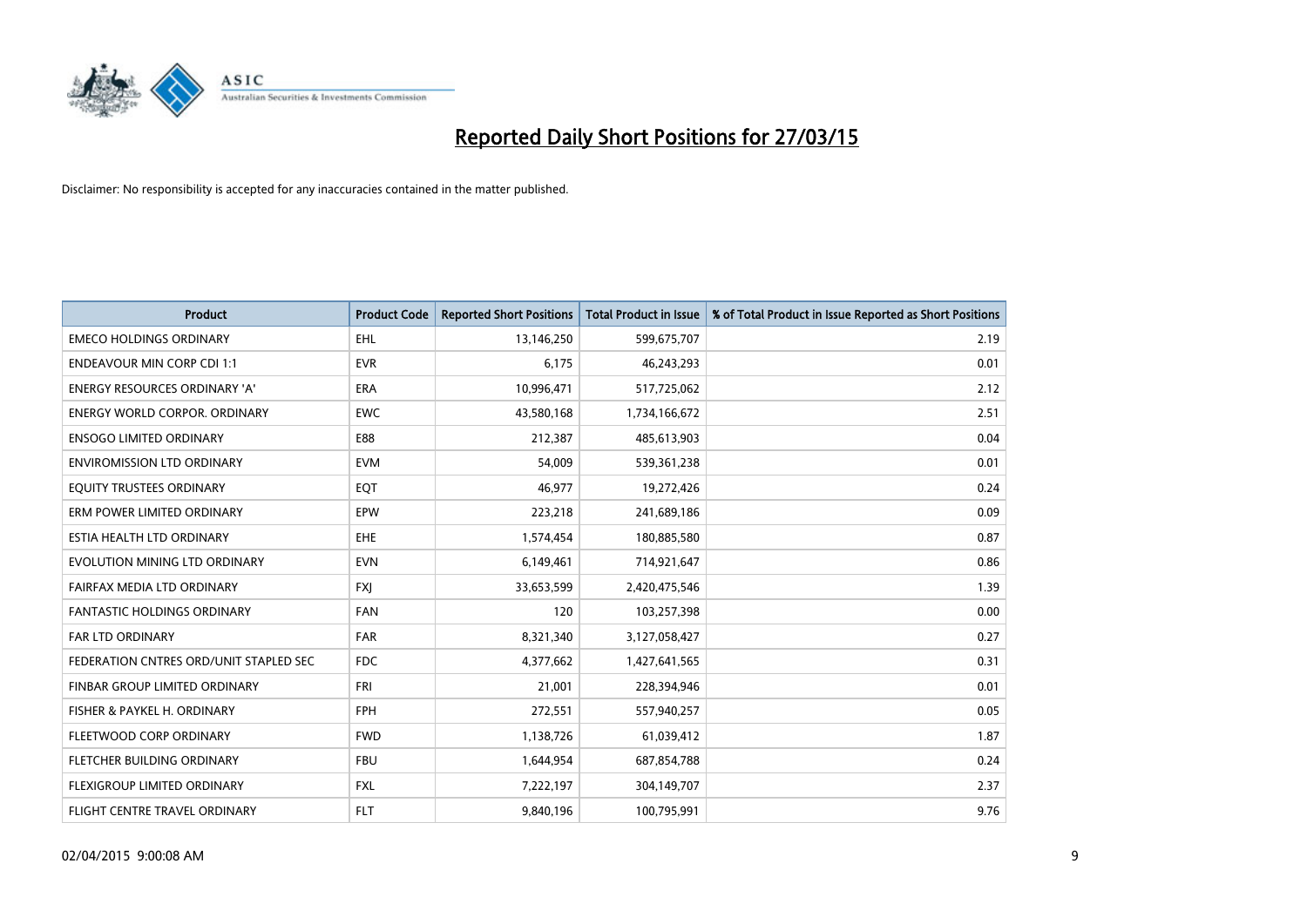

| <b>Product</b>                             | <b>Product Code</b> | <b>Reported Short Positions</b> | <b>Total Product in Issue</b> | % of Total Product in Issue Reported as Short Positions |
|--------------------------------------------|---------------------|---------------------------------|-------------------------------|---------------------------------------------------------|
| FLINDERS MINES LTD ORDINARY                | <b>FMS</b>          | 164,998                         | 2,762,995,689                 | 0.01                                                    |
| FOCUS MINERALS LTD ORDINARY                | <b>FML</b>          | 1,936,219                       | 9,137,375,877                 | 0.02                                                    |
| FOLKESTONE EDU TRUST UNITS                 | <b>FET</b>          | 784,965                         | 244,378,866                   | 0.32                                                    |
| FONTERRA SHARE FUND ORDINARY UNITS         | <b>FSF</b>          | 118,341                         | 120,653,436                   | 0.10                                                    |
| FORTESCUE METALS GRP ORDINARY              | <b>FMG</b>          | 379,649,749                     | 3,113,798,151                 | 12.19                                                   |
| FREEDOM FOOD LTD ORDINARY                  | <b>FNP</b>          | 133,311                         | 153,356,329                   | 0.09                                                    |
| <b>G.U.D. HOLDINGS ORDINARY</b>            | GUD                 | 1,877,398                       | 70,939,492                    | 2.65                                                    |
| <b>G8 EDUCATION LIMITED ORDINARY</b>       | <b>GEM</b>          | 13,910,535                      | 359,151,207                   | 3.87                                                    |
| <b>GALAXY RESOURCES ORDINARY</b>           | GXY                 | 845,062                         | 1,064,783,990                 | 0.08                                                    |
| <b>GBST HOLDINGS., ORDINARY</b>            | <b>GBT</b>          | 489,216                         | 66,561,725                    | 0.73                                                    |
| <b>GDI PROPERTY GRP STAPLED SECURITIES</b> | <b>GDI</b>          | 1,179,513                       | 567,575,025                   | 0.21                                                    |
| <b>GENESIS ENERGY LTD ORDINARY</b>         | <b>GNE</b>          | 116,371                         | 1,000,000,000                 | 0.01                                                    |
| <b>GENETIC TECHNOLOGIES ORDINARY</b>       | GTG                 | 15,631,500                      | 1,714,191,631                 | 0.91                                                    |
| <b>GENTRACK GROUP LTD ORDINARY</b>         | <b>GTK</b>          | 3,000                           | 72,699,510                    | 0.00                                                    |
| <b>GENWORTH MORTGAGE ORDINARY</b>          | <b>GMA</b>          | 16,469,712                      | 650,000,000                   | 2.53                                                    |
| <b>GEODYNAMICS LIMITED ORDINARY</b>        | GDY                 | 819                             | 435,880,130                   | 0.00                                                    |
| <b>GINDALBIE METALS LTD ORDINARY</b>       | GBG                 | 13,513,454                      | 1,495,448,025                 | 0.90                                                    |
| <b>GOLD ROAD RES LTD ORDINARY</b>          | GOR                 | 1,615,359                       | 594,881,822                   | 0.27                                                    |
| <b>GOODMAN GROUP STAPLED</b>               | <b>GMG</b>          | 2,617,782                       | 1,753,035,922                 | 0.15                                                    |
| <b>GPT GROUP STAPLED SEC.</b>              | <b>GPT</b>          | 10,140,254                      | 1,777,579,081                 | 0.57                                                    |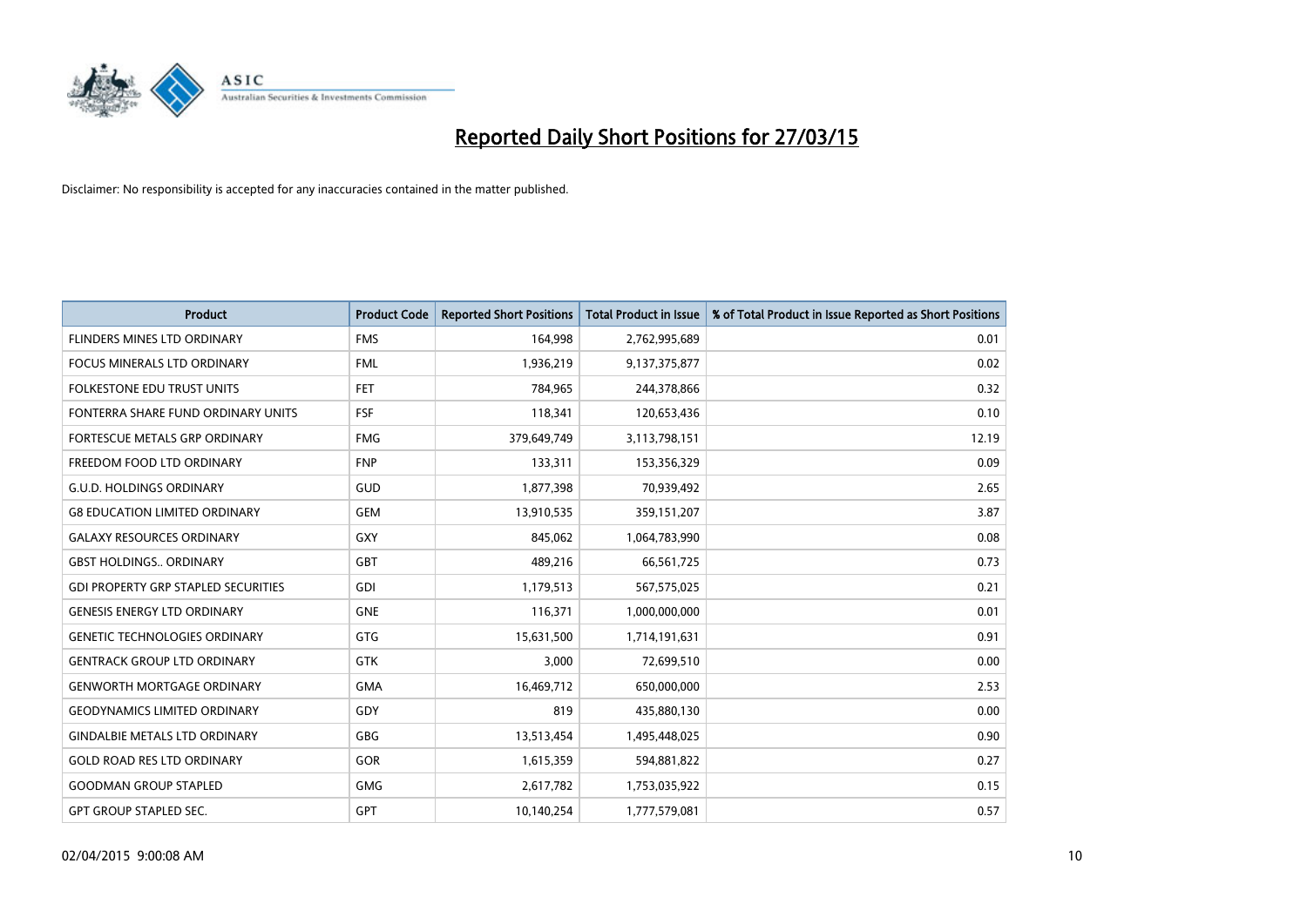

| <b>Product</b>                                   | <b>Product Code</b> | <b>Reported Short Positions</b> | <b>Total Product in Issue</b> | % of Total Product in Issue Reported as Short Positions |
|--------------------------------------------------|---------------------|---------------------------------|-------------------------------|---------------------------------------------------------|
| <b>GPT METRO OFFICE FND UNITS</b>                | <b>GMF</b>          | 1,431,068                       | 127,600,500                   | 1.12                                                    |
| <b>GRAINCORP LIMITED A CLASS ORDINARY</b>        | <b>GNC</b>          | 12,407,295                      | 228,855,628                   | 5.42                                                    |
| <b>GREENCROSS LIMITED ORDINARY</b>               | GXL                 | 2,194,329                       | 111,447,503                   | 1.97                                                    |
| <b>GREENLAND MIN EN LTD ORDINARY</b>             | GGG                 | 3,788,000                       | 683,080,555                   | 0.55                                                    |
| <b>GREENLAND MIN EN LTD RIGHTS 26-JUN-14</b>     | GGGR                | 3,842                           | 88,685,050                    | 0.00                                                    |
| <b>GROWTHPOINT PROPERTY ORD/UNIT STAPLED SEC</b> | GOZ                 | 610,084                         | 569,027,781                   | 0.11                                                    |
| <b>GRYPHON MINERALS LTD ORDINARY</b>             | GRY                 | 1,161,173                       | 401,290,987                   | 0.29                                                    |
| <b>GWA GROUP LTD ORDINARY</b>                    | <b>GWA</b>          | 15,787,688                      | 306,533,770                   | 5.15                                                    |
| HANSEN TECHNOLOGIES ORDINARY                     | <b>HSN</b>          | 508,161                         | 163,289,381                   | 0.31                                                    |
| <b>HARVEY NORMAN ORDINARY</b>                    | <b>HVN</b>          | 25,484,391                      | 1,110,603,911                 | 2.29                                                    |
| HEALTHSCOPE LIMITED. ORDINARY                    | <b>HSO</b>          | 7,114,265                       | 1,732,094,838                 | 0.41                                                    |
| <b>HENDERSON GROUP CDI 1:1</b>                   | <b>HGG</b>          | 1,755,420                       | 737,445,473                   | 0.24                                                    |
| HFA HOLDINGS LIMITED ORDINARY                    | <b>HFA</b>          | 308                             | 162,147,897                   | 0.00                                                    |
| <b>HIGHLANDS PACIFIC ORDINARY</b>                | <b>HIG</b>          | 1                               | 920,577,086                   | 0.00                                                    |
| HILLGROVE RES LTD ORDINARY                       | <b>HGO</b>          | 92,496                          | 147,798,623                   | 0.06                                                    |
| HILLS LTD ORDINARY                               | <b>HIL</b>          | 2,819,229                       | 231,985,526                   | 1.22                                                    |
| HORIZON OIL LIMITED ORDINARY                     | <b>HZN</b>          | 43,427,113                      | 1,301,981,265                 | 3.34                                                    |
| HOTEL PROPERTY STAPLED                           | <b>HPI</b>          | 656,594                         | 146, 105, 439                 | 0.45                                                    |
| HUNTER HALL GLOBAL ORDINARY                      | <b>HHV</b>          | 587,281                         | 217,217,148                   | 0.27                                                    |
| HUON AQUACULTURE GRP ORDINARY                    | <b>HUO</b>          | 433                             | 87,337,207                    | 0.00                                                    |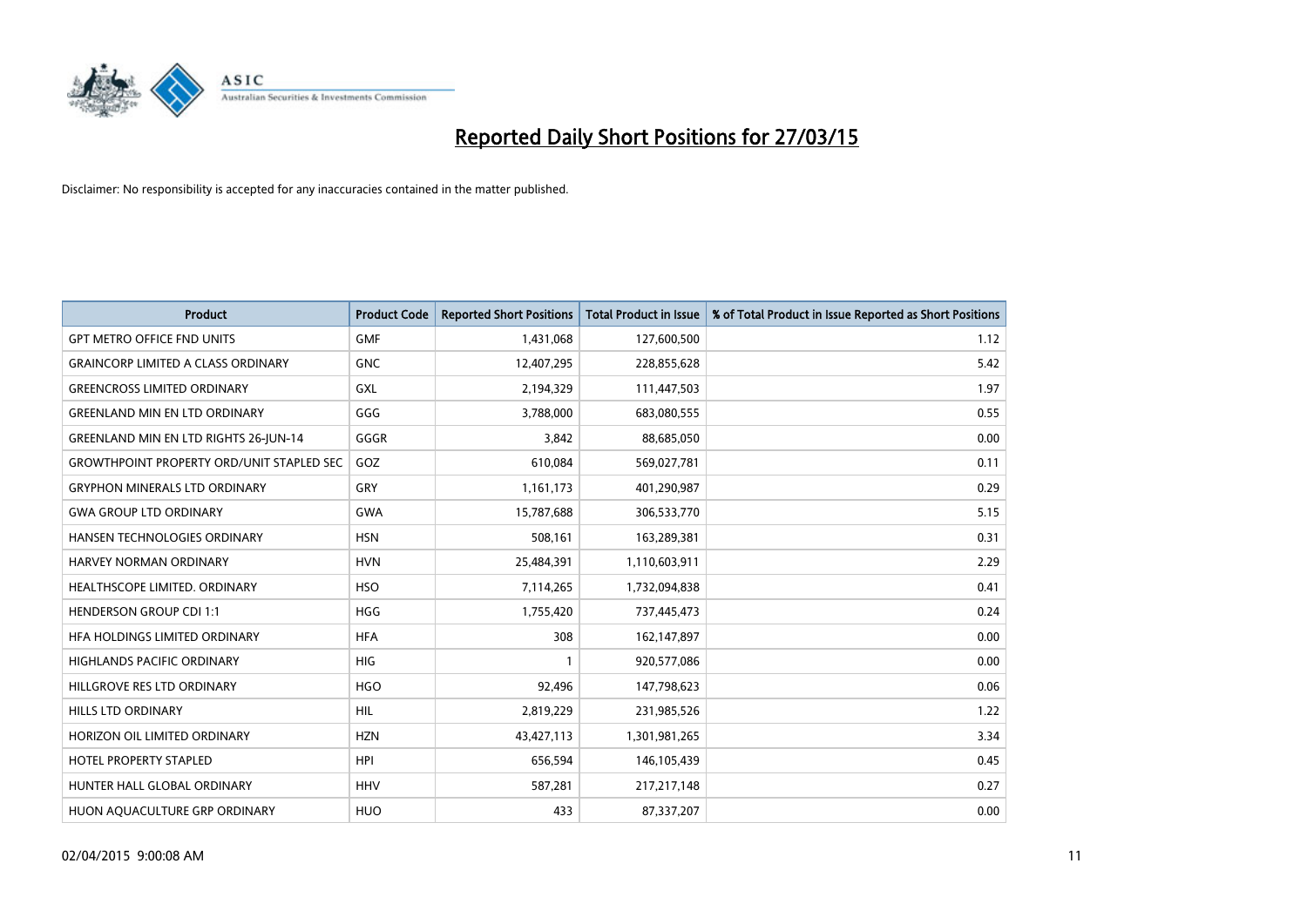

| <b>Product</b>                          | <b>Product Code</b> | <b>Reported Short Positions</b> | <b>Total Product in Issue</b> | % of Total Product in Issue Reported as Short Positions |
|-----------------------------------------|---------------------|---------------------------------|-------------------------------|---------------------------------------------------------|
| <b>ICAR ASIA LTD ORDINARY</b>           | ICQ                 | 169,071                         | 218,592,707                   | 0.08                                                    |
| <b>IINET LIMITED ORDINARY</b>           | <b>IIN</b>          | 4,453,372                       | 162,950,896                   | 2.73                                                    |
| <b>ILUKA RESOURCES ORDINARY</b>         | ILU                 | 33,126,312                      | 418,700,517                   | 7.91                                                    |
| <b>IMDEX LIMITED ORDINARY</b>           | <b>IMD</b>          | 1,318,941                       | 216,203,136                   | 0.61                                                    |
| IMF BENTHAM LTD ORDINARY                | <b>IMF</b>          | 3,778,791                       | 166,580,957                   | 2.27                                                    |
| <b>IMPEDIMED LIMITED ORDINARY</b>       | <b>IPD</b>          | 356,704                         | 293,202,840                   | 0.12                                                    |
| <b>INCITEC PIVOT ORDINARY</b>           | <b>IPL</b>          | 14,352,694                      | 1,675,621,466                 | 0.86                                                    |
| <b>INDEPENDENCE GROUP ORDINARY</b>      | <b>IGO</b>          | 3,322,133                       | 234,256,573                   | 1.42                                                    |
| <b>INDUSTRIA REIT STAPLED</b>           | <b>IDR</b>          | 788,743                         | 125,000,001                   | 0.63                                                    |
| INFIGEN ENERGY STAPLED SECURITIES       | <b>IFN</b>          | 2,367,287                       | 767,887,581                   | 0.31                                                    |
| <b>INFOMEDIA LTD ORDINARY</b>           | <b>IFM</b>          | 695,532                         | 307,987,687                   | 0.23                                                    |
| <b>INGENIA GROUP STAPLED SECURITIES</b> | <b>INA</b>          | 22,850,492                      | 878,851,910                   | 2.60                                                    |
| <b>INSURANCE AUSTRALIA ORDINARY</b>     | IAG                 | 19,130,971                      | 2,341,618,048                 | 0.82                                                    |
| <b>INTREPID MINES ORDINARY</b>          | <b>IAU</b>          | 273,918                         | 369,869,196                   | 0.07                                                    |
| INTUERI EDU GRP LTD ORDINARY            | IQE                 | 196                             | 100,000,000                   | 0.00                                                    |
| INVESTA OFFICE FUND STAPLED SECURITIES  | <b>IOF</b>          | 1,253,435                       | 614,047,458                   | 0.20                                                    |
| <b>INVOCARE LIMITED ORDINARY</b>        | <b>IVC</b>          | 4,057,771                       | 110,030,298                   | 3.69                                                    |
| <b>IOOF HOLDINGS LTD ORDINARY</b>       | IFL                 | 12,148,308                      | 300,133,752                   | 4.05                                                    |
| <b>IPH LIMITED ORDINARY</b>             | <b>IPH</b>          | 572,369                         | 157,559,499                   | 0.36                                                    |
| <b>IPROPERTY GROUP LTD ORDINARY</b>     | <b>IPP</b>          | 4,767,989                       | 186,703,204                   | 2.55                                                    |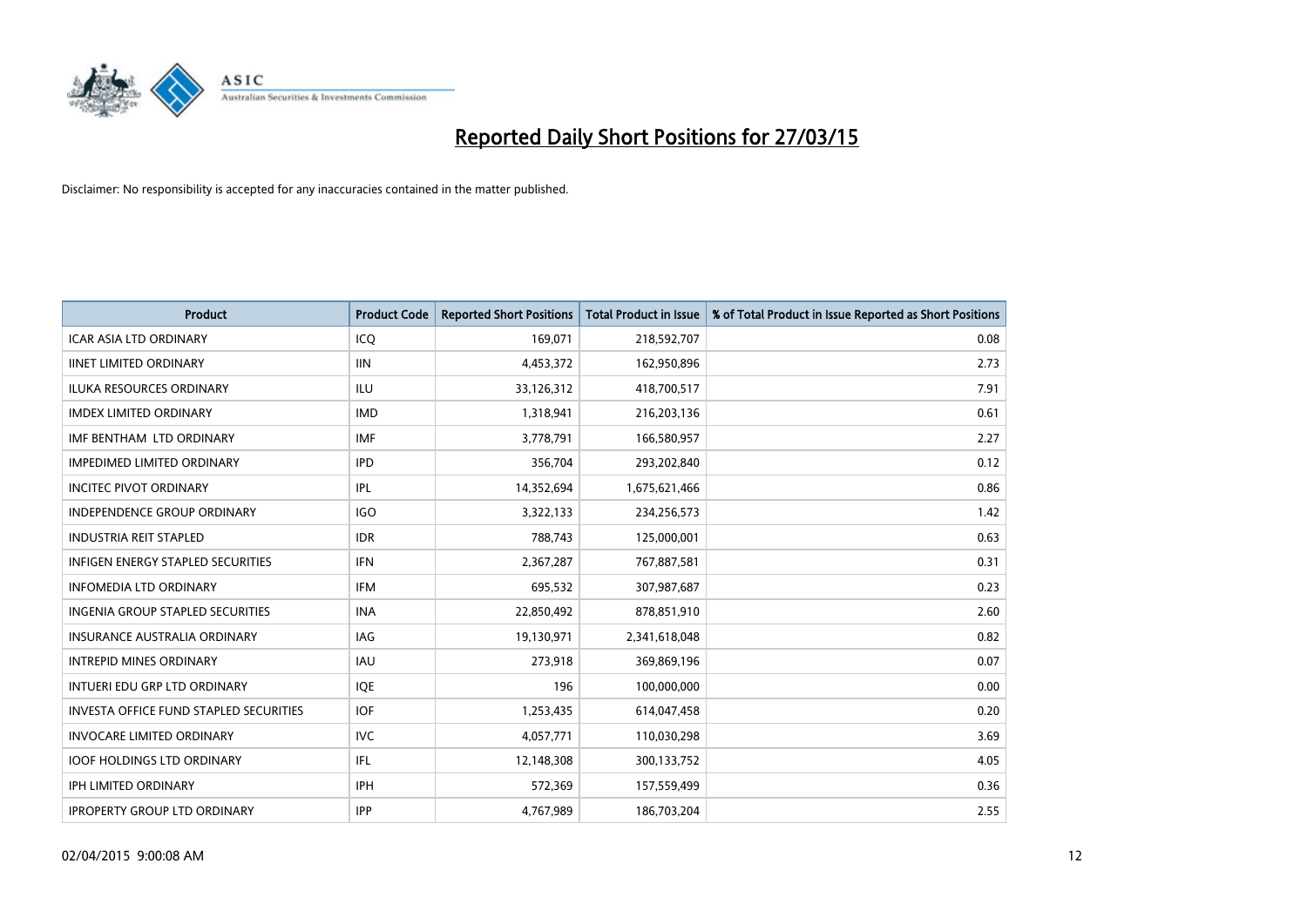

| <b>Product</b>                                  | <b>Product Code</b> | <b>Reported Short Positions</b> | <b>Total Product in Issue</b> | % of Total Product in Issue Reported as Short Positions |
|-------------------------------------------------|---------------------|---------------------------------|-------------------------------|---------------------------------------------------------|
| <b>IRESS LIMITED ORDINARY</b>                   | <b>IRE</b>          | 5,592,627                       | 159,097,319                   | 3.52                                                    |
| <b>ISELECT LTD ORDINARY</b>                     | <b>ISU</b>          | 640,209                         | 261,489,894                   | 0.24                                                    |
| <b>ISENTIA GROUP LTD ORDINARY</b>               | <b>ISD</b>          | 113,247                         | 200,000,001                   | 0.06                                                    |
| <b>ISENTRIC LTD. ORDINARY</b>                   | ICU                 | 39,829                          | 134,703,703                   | 0.03                                                    |
| <b>IAMES HARDIE INDUST CHESS DEPOSITARY INT</b> | <b>IHX</b>          | 14,505,095                      | 445,680,673                   | 3.25                                                    |
| <b>JAPARA HEALTHCARE LT ORDINARY</b>            | <b>IHC</b>          | 19,114,914                      | 263,046,592                   | 7.27                                                    |
| <b>JB HI-FI LIMITED ORDINARY</b>                | <b>IBH</b>          | 8,896,341                       | 98,981,083                    | 8.99                                                    |
| KAROON GAS AUSTRALIA ORDINARY                   | <b>KAR</b>          | 23,211,718                      | 246,621,832                   | 9.41                                                    |
| KATHMANDU HOLD LTD ORDINARY                     | <b>KMD</b>          | 11,932,699                      | 201,484,583                   | 5.92                                                    |
| <b>KBL MINING LIMITED ORDINARY</b>              | <b>KBL</b>          | 1,820                           | 495,765,509                   | 0.00                                                    |
| KINGSGATE CONSOLID. ORDINARY                    | <b>KCN</b>          | 15,965,078                      | 223,584,937                   | 7.14                                                    |
| KINGSROSE MINING LTD ORDINARY                   | <b>KRM</b>          | 803,334                         | 358,611,493                   | 0.22                                                    |
| KOGI IRON LTD ORDINARY                          | <b>KFE</b>          | 1,322,613                       | 376,669,836                   | 0.35                                                    |
| LEIGHTON HOLDINGS ORDINARY                      | LEI                 | 6,206,542                       | 338,503,563                   | 1.83                                                    |
| LEND LEASE GROUP UNIT/ORD STAPLED               | <b>LLC</b>          | 1,714,133                       | 580,468,486                   | 0.30                                                    |
| LIFESTYLE COMMUNIT. ORDINARY                    | LIC                 | 25,000                          | 101,395,131                   | 0.02                                                    |
| LIQUEFIED NATURAL ORDINARY                      | LNG                 | 14,662,316                      | 462,943,201                   | 3.17                                                    |
| LONESTAR RESO LTD ORDINARY                      | <b>LNR</b>          | 128,183                         | 752,187,211                   | 0.02                                                    |
| LYNAS CORPORATION ORDINARY                      | <b>LYC</b>          | 87,124,780                      | 3,371,002,400                 | 2.58                                                    |
| <b>M2 GRP LTD ORDINARY</b>                      | <b>MTU</b>          | 1,819,717                       | 182,371,728                   | 1.00                                                    |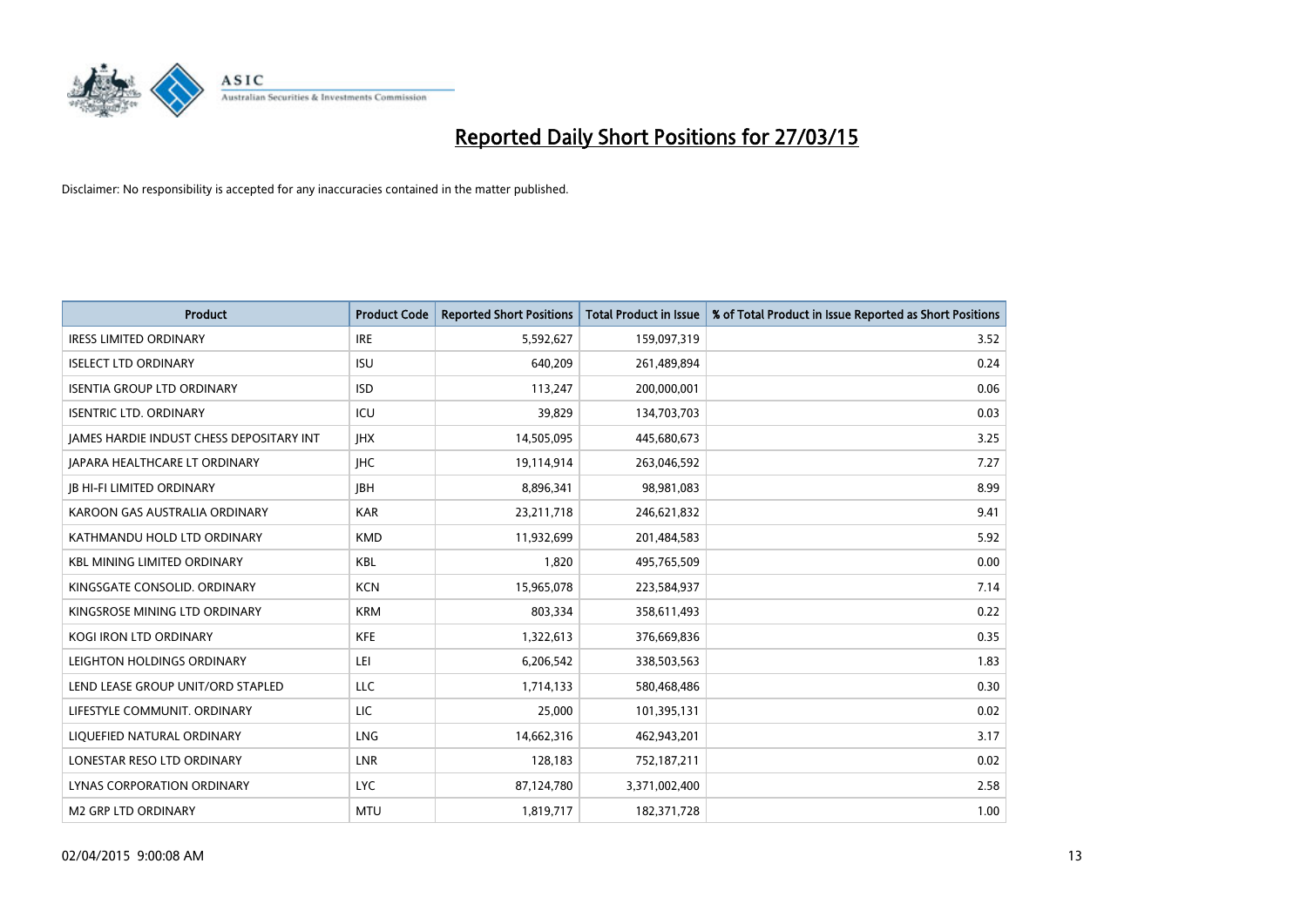

| <b>Product</b>                        | <b>Product Code</b> | <b>Reported Short Positions</b> | <b>Total Product in Issue</b> | % of Total Product in Issue Reported as Short Positions |
|---------------------------------------|---------------------|---------------------------------|-------------------------------|---------------------------------------------------------|
| <b>MACA LIMITED ORDINARY</b>          | <b>MLD</b>          | 1,667,158                       | 232,676,373                   | 0.72                                                    |
| <b>MACMAHON HOLDINGS ORDINARY</b>     | <b>MAH</b>          | 25,020                          | 1,261,699,966                 | 0.00                                                    |
| MACO ATLAS ROADS GRP ORDINARY STAPLED | <b>MOA</b>          | 12,746,504                      | 511,538,852                   | 2.49                                                    |
| MACQUARIE GROUP LTD ORDINARY          | <b>MOG</b>          | 748,725                         | 331,145,063                   | 0.23                                                    |
| MAGELLAN FIN GRP LTD ORDINARY         | <b>MFG</b>          | 1,410,444                       | 159,866,183                   | 0.88                                                    |
| MAGELLAN FLAGSHIP ORDINARY            | <b>MFF</b>          | 95,593                          | 360,115,813                   | 0.03                                                    |
| MANTRA GROUP LTD ORDINARY             | <b>MTR</b>          | 3,622,265                       | 265,864,672                   | 1.36                                                    |
| MATRIX C & E LTD ORDINARY             | <b>MCE</b>          | 2,546,538                       | 94,555,428                    | 2.69                                                    |
| <b>MAVERICK DRILLING ORDINARY</b>     | <b>MAD</b>          | 8.742                           | 545,000,115                   | 0.00                                                    |
| <b>MAXITRANS INDUSTRIES ORDINARY</b>  | <b>MXI</b>          | 173,914                         | 185,075,653                   | 0.09                                                    |
| MAYNE PHARMA LTD ORDINARY             | <b>MYX</b>          | 13,297,418                      | 784,889,531                   | 1.69                                                    |
| MCMILLAN SHAKESPEARE ORDINARY         | <b>MMS</b>          | 246,202                         | 81,810,993                    | 0.30                                                    |
| MEDIBANK PRIVATE LTD ORDINARY         | <b>MPL</b>          | 31,455,177                      | 2,754,003,240                 | 1.14                                                    |
| MEDUSA MINING LTD ORDINARY            | <b>MML</b>          | 6,508,699                       | 207,794,301                   | 3.13                                                    |
| MELBOURNE IT LIMITED ORDINARY         | <b>MLB</b>          | 1,504                           | 92,944,392                    | 0.00                                                    |
| MERIDIAN ENERGY INSTALMENT RECEIPTS   | <b>MEZCA</b>        | 382,579                         | 1,255,413,626                 | 0.03                                                    |
| MESOBLAST LIMITED ORDINARY            | <b>MSB</b>          | 23,107,177                      | 324,441,029                   | 7.12                                                    |
| METALS X LIMITED ORDINARY             | <b>MLX</b>          | 9,382                           | 416,010,939                   | 0.00                                                    |
| METCASH LIMITED ORDINARY              | <b>MTS</b>          | 158,689,687                     | 928,357,876                   | 17.09                                                   |
| MIGHTY RIVER POWER ORDINARY           | <b>MYT</b>          | 1,718,510                       | 1,400,012,517                 | 0.12                                                    |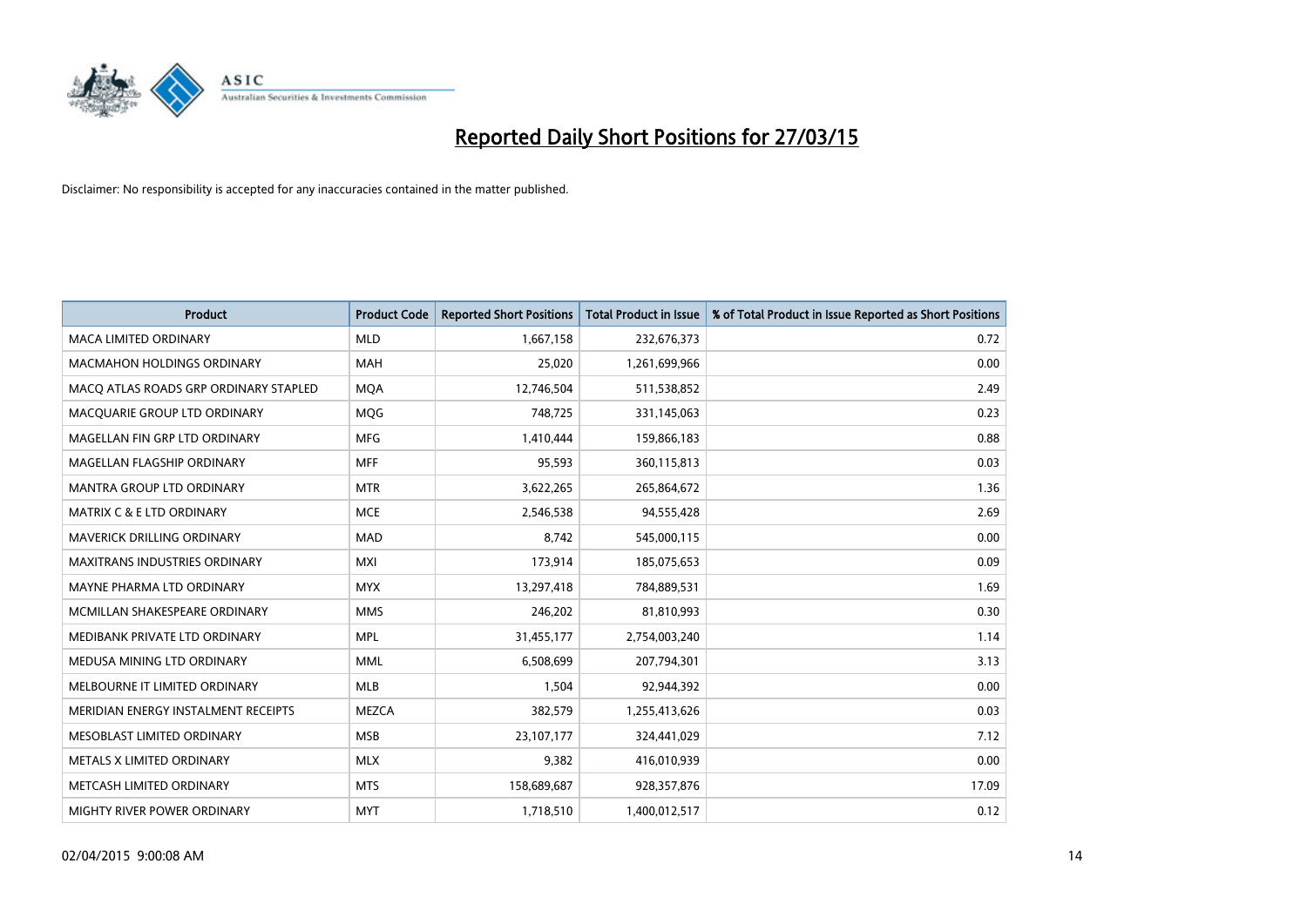

| <b>Product</b>                     | <b>Product Code</b> | <b>Reported Short Positions</b> | <b>Total Product in Issue</b> | % of Total Product in Issue Reported as Short Positions |
|------------------------------------|---------------------|---------------------------------|-------------------------------|---------------------------------------------------------|
| MINCOR RESOURCES NL ORDINARY       | <b>MCR</b>          | 6,534                           | 188,238,274                   | 0.00                                                    |
| MINERAL DEPOSITS ORDINARY          | <b>MDL</b>          | 208,073                         | 103,676,341                   | 0.20                                                    |
| MINERAL RESOURCES, ORDINARY        | <b>MIN</b>          | 22,454,114                      | 187,270,274                   | 11.99                                                   |
| MIRABELA NICKEL LTD ORDINARY       | <b>MBN</b>          | 2,012,125                       | 929,710,216                   | 0.22                                                    |
| MIRVAC GROUP STAPLED SECURITIES    | <b>MGR</b>          | 2,778,812                       | 3,697,620,317                 | 0.08                                                    |
| MISSION NEWENERGY ORDINARY         | <b>MBT</b>          | 59,648                          | 40,870,275                    | 0.15                                                    |
| <b>MMAOFFSHOR ORDINARY</b>         | <b>MRM</b>          | 32,901,669                      | 368,666,221                   | 8.92                                                    |
| MOLOPO ENERGY LTD ORDINARY         | <b>MPO</b>          | 46,833                          | 248,869,398                   | 0.02                                                    |
| <b>MONADELPHOUS GROUP ORDINARY</b> | <b>MND</b>          | 13,816,597                      | 92,998,380                    | 14.86                                                   |
| MONASH IVF GROUP LTD ORDINARY      | MVF                 | 1,228,141                       | 231,081,089                   | 0.53                                                    |
| MONEY3 CORPORATION ORDINARY        | <b>MNY</b>          | 115,519                         | 128,383,729                   | 0.09                                                    |
| MORTGAGE CHOICE LTD ORDINARY       | <b>MOC</b>          | 100,883                         | 124,216,248                   | 0.08                                                    |
| MOUNT GIBSON IRON ORDINARY         | MGX                 | 84,344,088                      | 1,090,805,085                 | 7.73                                                    |
| MULTIPLEX SITES SITES              | <b>MXUPA</b>        | 2,299                           | 4,500,000                     | 0.05                                                    |
| <b>MYER HOLDINGS LTD ORDINARY</b>  | <b>MYR</b>          | 102,965,556                     | 585,689,551                   | 17.58                                                   |
| MYSTATE LIMITED ORDINARY           | <b>MYS</b>          | 3,258                           | 87,283,417                    | 0.00                                                    |
| NANOSONICS LIMITED ORDINARY        | <b>NAN</b>          | 3,072,043                       | 279,521,110                   | 1.10                                                    |
| NATIONAL AUST, BANK ORDINARY       | <b>NAB</b>          | 13,916,290                      | 2,421,112,169                 | 0.57                                                    |
| NATIONAL STORAGE STAPLED           | <b>NSR</b>          | 2,389,243                       | 295,631,660                   | 0.81                                                    |
| NAVITAS LIMITED ORDINARY           | <b>NVT</b>          | 3,479,380                       | 376,330,968                   | 0.92                                                    |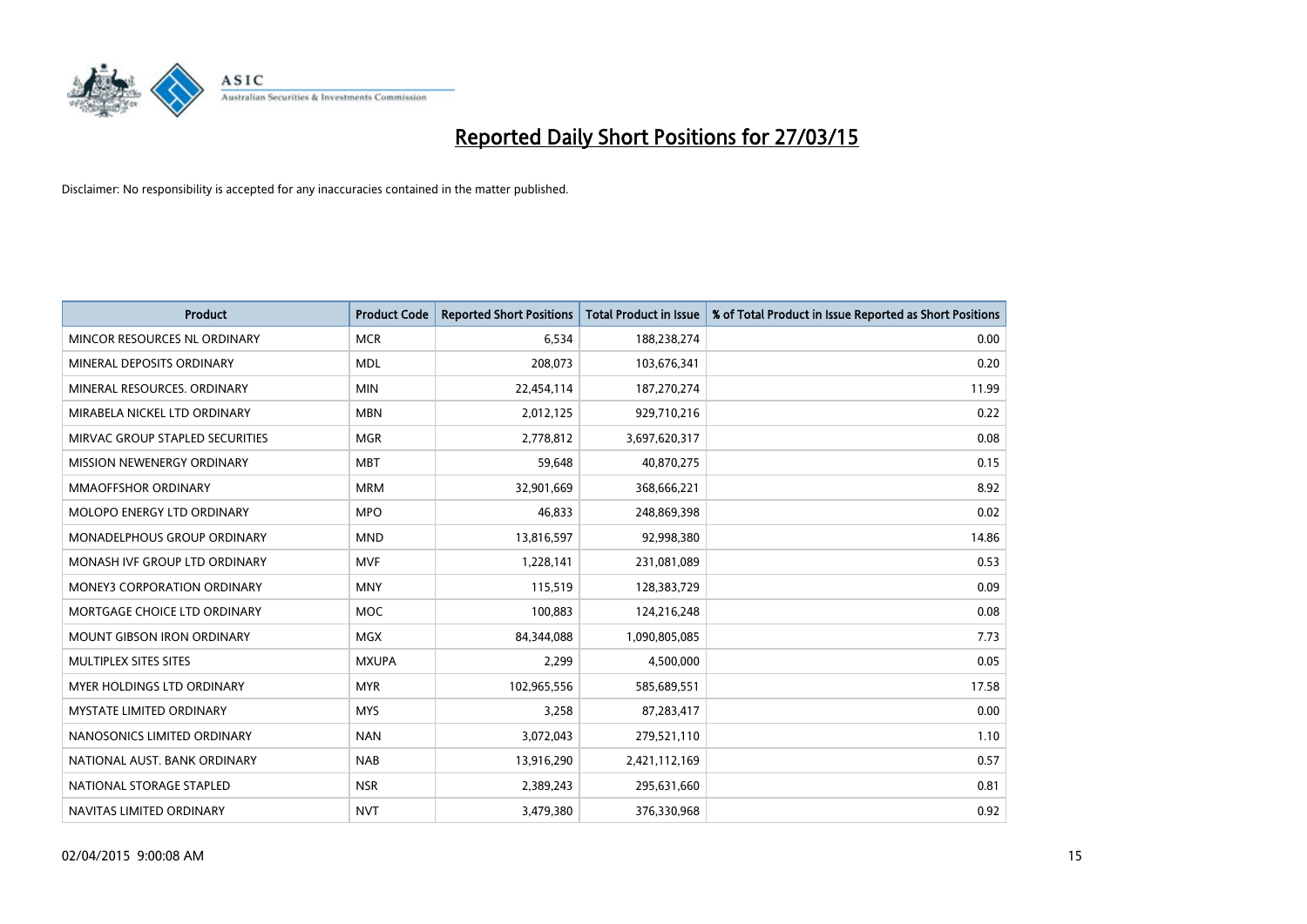

| <b>Product</b>                         | <b>Product Code</b> | <b>Reported Short Positions</b> | <b>Total Product in Issue</b> | % of Total Product in Issue Reported as Short Positions |
|----------------------------------------|---------------------|---------------------------------|-------------------------------|---------------------------------------------------------|
| NEARMAP LTD ORDINARY                   | <b>NEA</b>          | 2,091,951                       | 350,696,101                   | 0.60                                                    |
| NEON ENERGY LIMITED ORDINARY           | <b>NEN</b>          | 13,244                          | 553,037,848                   | 0.00                                                    |
| NEW HOPE CORPORATION ORDINARY          | <b>NHC</b>          | 911,279                         | 830,999,449                   | 0.11                                                    |
| NEWCREST MINING ORDINARY               | <b>NCM</b>          | 7,531,836                       | 766,510,971                   | 0.98                                                    |
| NEWS CORP A NON-VOTING CDI             | <b>NWSLV</b>        | 335                             | 2,548,551                     | 0.01                                                    |
| NEWS CORP B VOTING CDI                 | <b>NWS</b>          | 1,913,285                       | 41,190,847                    | 4.64                                                    |
| NEWSAT LIMITED ORDINARY                | <b>NWT</b>          | 1,129,923                       | 643,874,841                   | 0.18                                                    |
| NEXTDC LIMITED ORDINARY                | <b>NXT</b>          | 14,693,093                      | 193,450,200                   | 7.60                                                    |
| NEXUS ENERGY LIMITED ORDINARY          | <b>NXS</b>          | 58,176                          | 1,330,219,459                 | 0.00                                                    |
| NIB HOLDINGS LIMITED ORDINARY          | <b>NHF</b>          | 2,229,643                       | 439,004,182                   | 0.51                                                    |
| NINE ENTERTAINMENT ORDINARY            | <b>NEC</b>          | 41,552,115                      | 940,295,023                   | 4.42                                                    |
| NOBLE MINERAL RES ORDINARY             | <b>NMG</b>          | 2,365,726                       | 666,397,952                   | 0.36                                                    |
| NORTHERN IRON LTD ORDINARY             | <b>NFE</b>          | 10,000                          | 484,405,314                   | 0.00                                                    |
| NORTHERN STAR ORDINARY                 | <b>NST</b>          | 30,816,650                      | 592,416,408                   | 5.20                                                    |
| NOVION PROPERTY GRP STAPLED SECURITIES | <b>NVN</b>          | 73,098,973                      | 3,077,214,058                 | 2.38                                                    |
| NOVOGEN LIMITED ORDINARY               | <b>NRT</b>          | 505,000                         | 256,019,150                   | 0.20                                                    |
| NRW HOLDINGS LIMITED ORDINARY          | <b>NWH</b>          | 18,208,201                      | 278,888,011                   | 6.53                                                    |
| NUFARM LIMITED ORDINARY                | <b>NUF</b>          | 4,861,620                       | 264,948,132                   | 1.83                                                    |
| NUPLEX INDUSTRIES ORDINARY             | <b>NPX</b>          | 1,000                           | 198,125,827                   | 0.00                                                    |
| OCEANAGOLD CORP. CHESS DEPOSITARY INT  | <b>OGC</b>          | 1,112,772                       | 303,459,668                   | 0.37                                                    |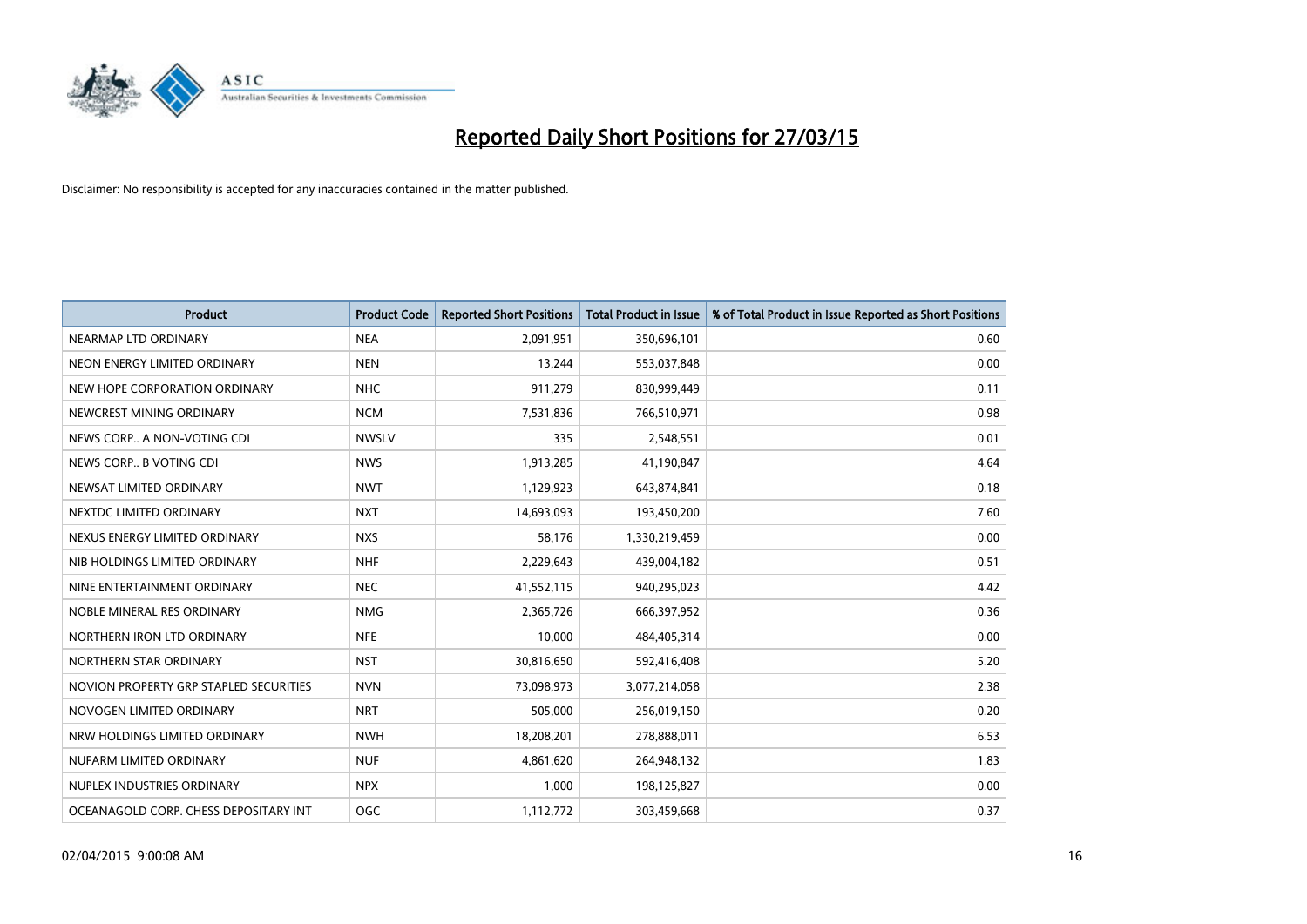

| <b>Product</b>                    | <b>Product Code</b> | <b>Reported Short Positions</b> | <b>Total Product in Issue</b> | % of Total Product in Issue Reported as Short Positions |
|-----------------------------------|---------------------|---------------------------------|-------------------------------|---------------------------------------------------------|
| OIL SEARCH LTD ORDINARY           | OSH                 | 19,885,833                      | 1,522,692,587                 | 1.31                                                    |
| OM HOLDINGS LIMITED ORDINARY      | OMH                 | 861                             | 733,423,337                   | 0.00                                                    |
| OOH!MEDIA LIMITED ORDINARY        | <b>OML</b>          | 617,955                         | 149,882,534                   | 0.41                                                    |
| ORICA LIMITED ORDINARY            | ORI                 | 42,422,905                      | 372,743,291                   | 11.38                                                   |
| ORIGIN ENERGY ORDINARY            | <b>ORG</b>          | 8,752,714                       | 1,106,319,054                 | 0.79                                                    |
| OROCOBRE LIMITED ORDINARY         | <b>ORE</b>          | 3,461,899                       | 151,286,114                   | 2.29                                                    |
| ORORA LIMITED ORDINARY            | <b>ORA</b>          | 2,515,851                       | 1,206,684,923                 | 0.21                                                    |
| OROTONGROUP LIMITED ORDINARY      | ORL                 | 135,717                         | 40,880,902                    | 0.33                                                    |
| OTTO ENERGY LIMITED ORDINARY      | OEL                 | 372,292                         | 1,155,790,071                 | 0.03                                                    |
| <b>OZ MINERALS ORDINARY</b>       | OZL                 | 4,623,796                       | 303,470,022                   | 1.52                                                    |
| <b>OZFOREX GROUP LTD ORDINARY</b> | <b>OFX</b>          | 10,247,091                      | 240,000,000                   | 4.27                                                    |
| PACIFIC BRANDS ORDINARY           | <b>PBG</b>          | 79,622,291                      | 917,226,291                   | 8.68                                                    |
| PACIFIC SMILES GRP ORDINARY       | <b>PSQ</b>          | 133,000                         | 151,993,395                   | 0.09                                                    |
| PACT GROUP HLDGS LTD ORDINARY     | PGH                 | 1,848,404                       | 294,145,019                   | 0.63                                                    |
| PALADIN ENERGY LTD ORDINARY       | <b>PDN</b>          | 91,469,495                      | 1,666,927,668                 | 5.49                                                    |
| PANAUST LIMITED ORDINARY          | <b>PNA</b>          | 10,413,884                      | 647,862,526                   | 1.61                                                    |
| PANORAMIC RESOURCES ORDINARY      | PAN                 | 2,029,615                       | 321,424,015                   | 0.63                                                    |
| PANTERRA GOLD LTD ORDINARY        | PGI                 | 1                               | 84,812,720                    | 0.00                                                    |
| PAPERLINX LIMITED ORDINARY        | <b>PPX</b>          | 57,788                          | 665, 181, 261                 | 0.01                                                    |
| PATTIES FOODS LTD ORDINARY        | PFL                 | 157                             | 139,234,153                   | 0.00                                                    |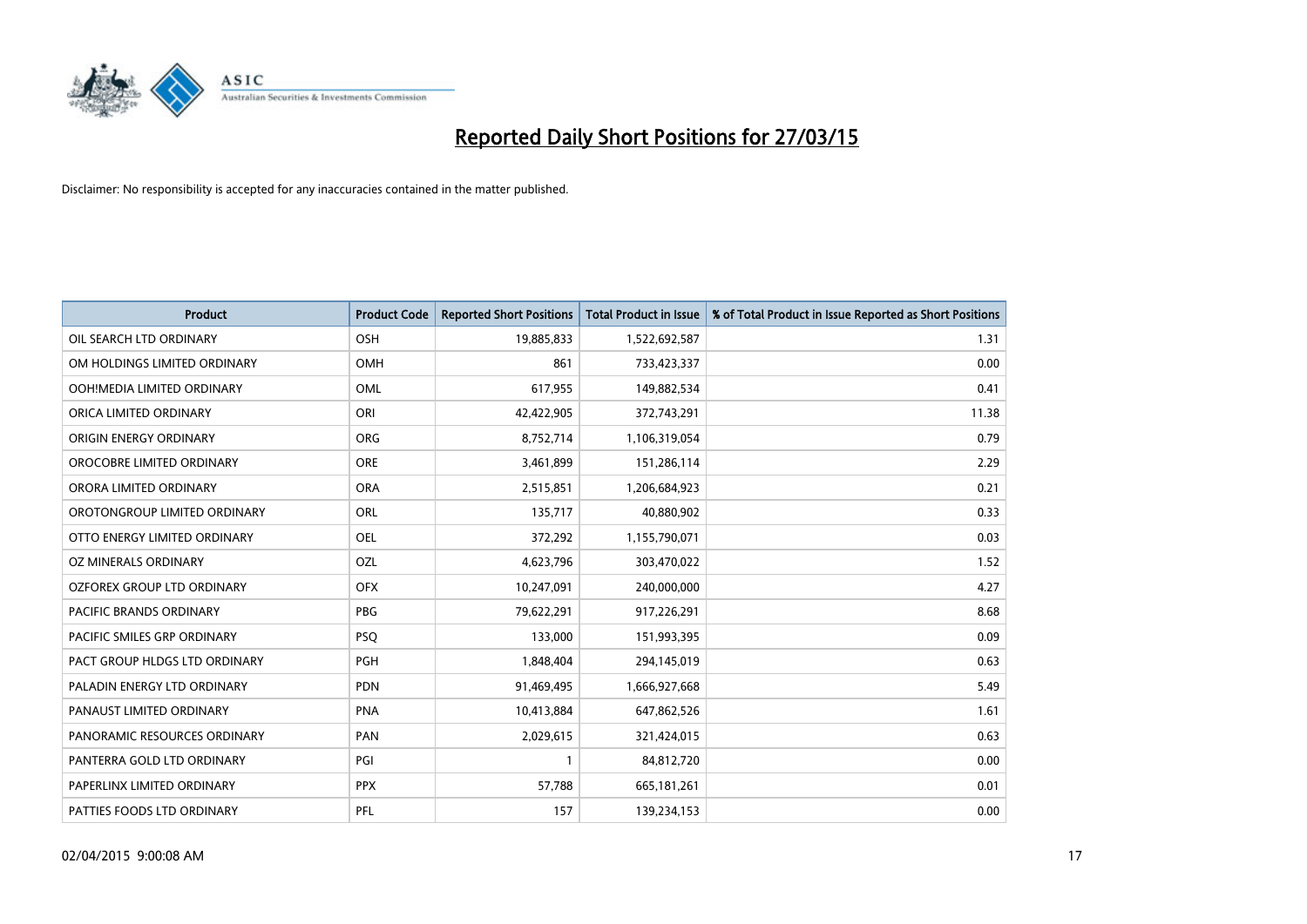

| <b>Product</b>                    | <b>Product Code</b> | <b>Reported Short Positions</b> | <b>Total Product in Issue</b> | % of Total Product in Issue Reported as Short Positions |
|-----------------------------------|---------------------|---------------------------------|-------------------------------|---------------------------------------------------------|
| PEET LIMITED ORDINARY             | <b>PPC</b>          | 32,725                          | 484,853,684                   | 0.01                                                    |
| PENINSULA ENERGY LTD ORDINARY     | <b>PEN</b>          |                                 | 6,906,809,008                 | 0.00                                                    |
| PERPETUAL LIMITED ORDINARY        | PPT                 | 1,027,148                       | 46,574,426                    | 2.21                                                    |
| PERSEUS MINING LTD ORDINARY       | PRU                 | 20,970,559                      | 526,656,401                   | 3.98                                                    |
| PHARMAXIS LTD ORDINARY            | <b>PXS</b>          | 8,779                           | 311,702,299                   | 0.00                                                    |
| PLATINUM ASSET ORDINARY           | <b>PTM</b>          | 2,821,009                       | 584,652,029                   | 0.48                                                    |
| PLATINUM AUSTRALIA ORDINARY       | <b>PLA</b>          | 836,127                         | 504,968,043                   | 0.17                                                    |
| PLATINUM CAPITAL LTD ORDINARY     | <b>PMC</b>          | 200,037                         | 233,325,987                   | 0.09                                                    |
| PMP LIMITED ORDINARY              | <b>PMP</b>          | 27,581                          | 323,781,124                   | 0.01                                                    |
| POSEIDON NICK LTD ORDINARY        | <b>POS</b>          | 1,300,460                       | 683,588,322                   | 0.19                                                    |
| PRANA BIOTECHNOLOGY ORDINARY      | PBT                 | 4,372,680                       | 527,107,470                   | 0.83                                                    |
| PREMIER INVESTMENTS ORDINARY      | <b>PMV</b>          | 370,052                         | 155,900,075                   | 0.24                                                    |
| PRIMARY HEALTH CARE ORDINARY      | <b>PRY</b>          | 59,471,435                      | 512,130,550                   | 11.61                                                   |
| PRIME MEDIA GRP LTD ORDINARY      | <b>PRT</b>          | 900,383                         | 366,330,303                   | 0.25                                                    |
| PROGRAMMED ORDINARY               | <b>PRG</b>          | 560,050                         | 118,667,178                   | 0.47                                                    |
| PROMESA LIMITED ORDINARY          | <b>PRA</b>          | 3,748,713                       | 384,412,465                   | 0.98                                                    |
| <b>QANTAS AIRWAYS ORDINARY</b>    | QAN                 | 654,554                         | 2,196,330,250                 | 0.03                                                    |
| OBE INSURANCE GROUP ORDINARY      | <b>OBE</b>          | 12,666,441                      | 1,364,945,301                 | 0.93                                                    |
| <b>QUBE HOLDINGS LTD ORDINARY</b> | QUB                 | 2,270,572                       | 1,054,428,076                 | 0.22                                                    |
| QUICKSTEP HOLDINGS ORDINARY       | QHL                 | 50,000                          | 397,873,501                   | 0.01                                                    |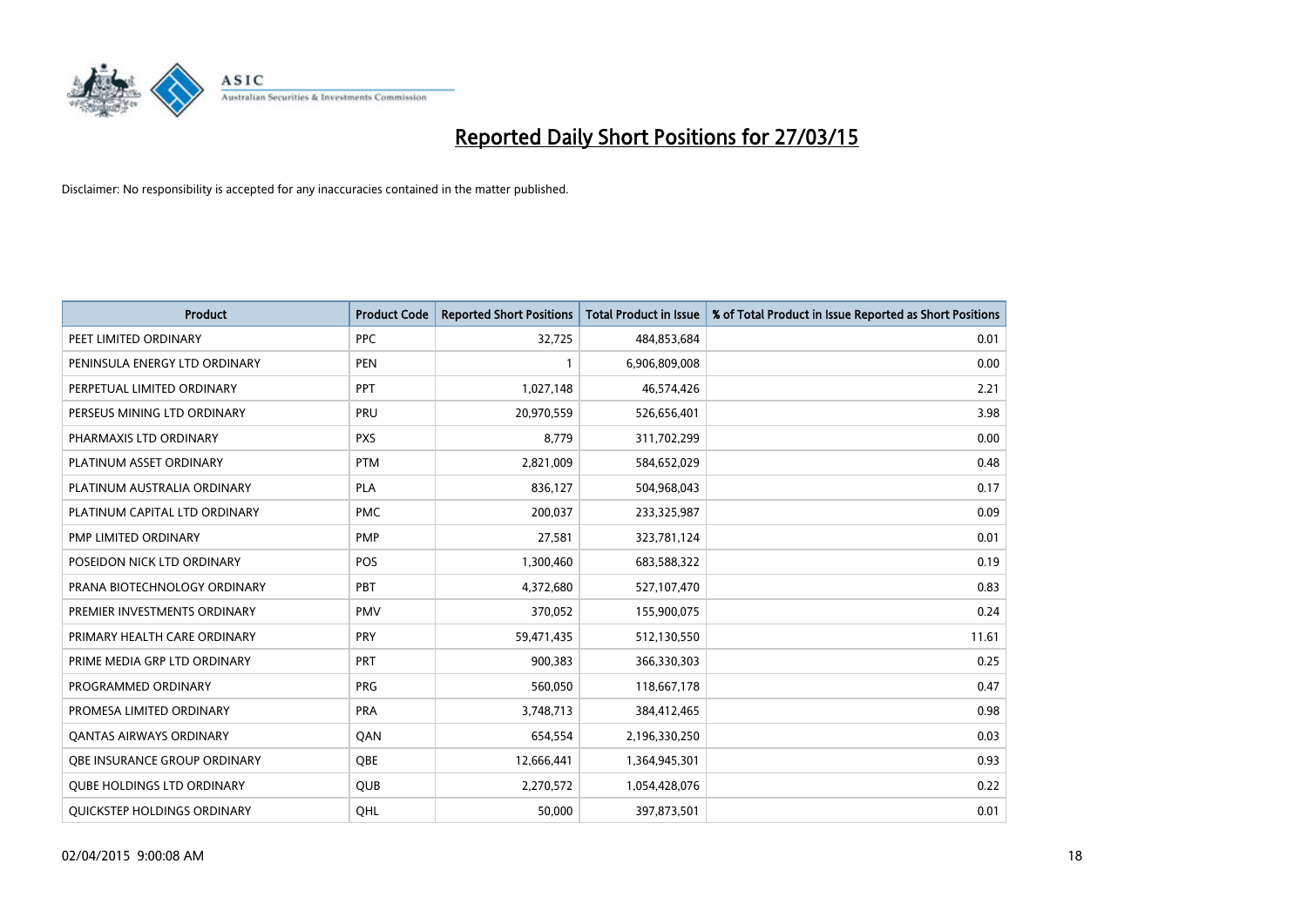

| <b>Product</b>                      | <b>Product Code</b> | <b>Reported Short Positions</b> | <b>Total Product in Issue</b> | % of Total Product in Issue Reported as Short Positions |
|-------------------------------------|---------------------|---------------------------------|-------------------------------|---------------------------------------------------------|
| RAMSAY HEALTH CARE ORDINARY         | <b>RHC</b>          | 483,170                         | 202,081,252                   | 0.24                                                    |
| RCG CORPORATION LTD ORDINARY        | <b>RCG</b>          | 1,027,095                       | 268,408,625                   | 0.38                                                    |
| <b>RCR TOMLINSON ORDINARY</b>       | <b>RCR</b>          | 570,261                         | 138,745,453                   | 0.41                                                    |
| <b>REA GROUP ORDINARY</b>           | <b>REA</b>          | 1,898,295                       | 131,714,699                   | 1.44                                                    |
| RECALL HOLDINGS LTD ORDINARY        | <b>REC</b>          | 278,863                         | 313,674,711                   | 0.09                                                    |
| <b>RECKON LIMITED ORDINARY</b>      | <b>RKN</b>          | 1,448,078                       | 112,084,762                   | 1.29                                                    |
| <b>RED 5 LIMITED ORDINARY</b>       | <b>RED</b>          | 174,739                         | 759,451,008                   | 0.02                                                    |
| RED FORK ENERGY ORDINARY            | <b>RFE</b>          | 112,160                         | 501,051,719                   | 0.02                                                    |
| REDBANK ENERGY LTD ORDINARY         | <b>AEI</b>          | 13                              | 786,287                       | 0.00                                                    |
| <b>REGIONAL EXPRESS ORDINARY</b>    | <b>REX</b>          | 28,372                          | 110,154,375                   | 0.03                                                    |
| REGIS HEALTHCARE LTD ORDINARY       | <b>REG</b>          | 487,910                         | 300, 345, 797                 | 0.16                                                    |
| <b>REGIS RESOURCES ORDINARY</b>     | <b>RRL</b>          | 29,733,281                      | 499,781,595                   | 5.95                                                    |
| RESMED INC CDI 10:1                 | <b>RMD</b>          | 3,746,859                       | 1,403,838,170                 | 0.27                                                    |
| RESOLUTE MINING ORDINARY            | <b>RSG</b>          | 10,091,603                      | 641,189,223                   | 1.57                                                    |
| <b>RESOURCE GENERATION ORDINARY</b> | <b>RES</b>          | 1                               | 581,380,338                   | 0.00                                                    |
| RETAIL FOOD GROUP ORDINARY          | <b>RFG</b>          | 4,740,576                       | 160,321,903                   | 2.96                                                    |
| REX MINERALS LIMITED ORDINARY       | <b>RXM</b>          | 718,032                         | 220,519,784                   | 0.33                                                    |
| RIO TINTO LIMITED ORDINARY          | <b>RIO</b>          | 5,645,517                       | 435,758,720                   | 1.30                                                    |
| <b>RNY PROPERTY TRUST UNITS</b>     | <b>RNY</b>          | 1,000                           | 263,413,889                   | 0.00                                                    |
| ROX RESOURCES ORDINARY              | <b>RXL</b>          | 5,523,255                       | 850,540,095                   | 0.65                                                    |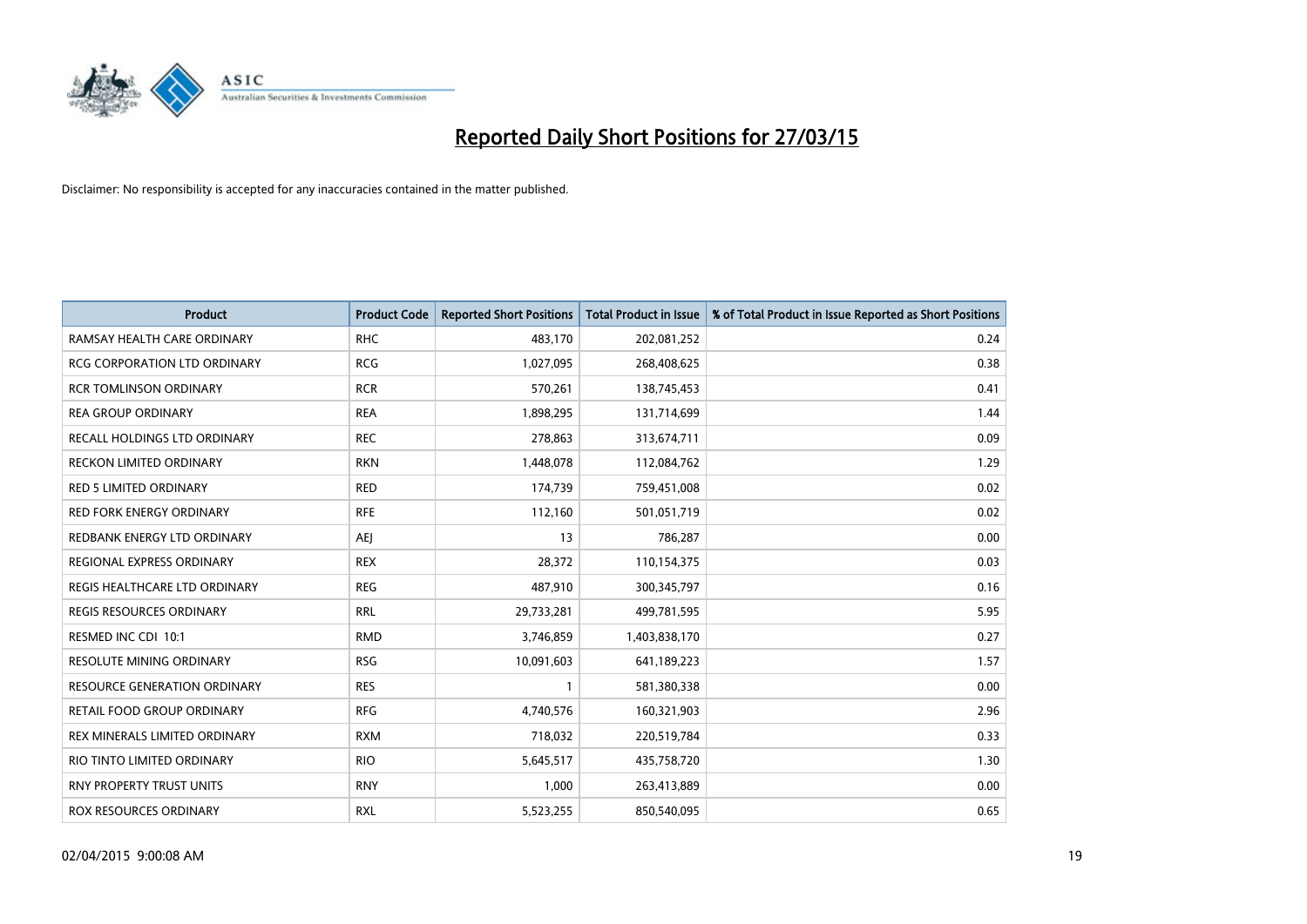

| <b>Product</b>                        | <b>Product Code</b> | <b>Reported Short Positions</b> | <b>Total Product in Issue</b> | % of Total Product in Issue Reported as Short Positions |
|---------------------------------------|---------------------|---------------------------------|-------------------------------|---------------------------------------------------------|
| ROYAL WOLF HOLDINGS ORDINARY          | <b>RWH</b>          | 176,742                         | 100,387,052                   | 0.18                                                    |
| SAI GLOBAL LIMITED ORDINARY           | SAI                 | 665,940                         | 211,761,727                   | 0.31                                                    |
| SALMAT LIMITED ORDINARY               | <b>SLM</b>          | 11,073                          | 159,812,799                   | 0.01                                                    |
| SAMSON OIL & GAS LTD ORDINARY         | SSN                 | 1,076,960                       | 2,837,782,022                 | 0.04                                                    |
| SANDFIRE RESOURCES ORDINARY           | <b>SFR</b>          | 316,434                         | 156,428,011                   | 0.20                                                    |
| SANTOS LTD ORDINARY                   | <b>STO</b>          | 34,315,549                      | 1,002,155,772                 | 3.42                                                    |
| SARACEN MINERAL ORDINARY              | <b>SAR</b>          | 3,295,869                       | 792,784,738                   | 0.42                                                    |
| SCA PROPERTY GROUP STAPLED SECURITIES | SCP                 | 15,364,426                      | 650,839,582                   | 2.36                                                    |
| <b>SCENTRE GRP STAPLED</b>            | SCG                 | 15,702,288                      | 5,324,296,678                 | 0.29                                                    |
| SEDGMAN LIMITED ORDINARY              | <b>SDM</b>          | 543,805                         | 227,059,277                   | 0.24                                                    |
| SEEK LIMITED ORDINARY                 | <b>SEK</b>          | 13,306,227                      | 344,076,965                   | 3.87                                                    |
| SELECT HARVESTS ORDINARY              | <b>SHV</b>          | 1,216,253                       | 70,940,874                    | 1.71                                                    |
| SENEX ENERGY LIMITED ORDINARY         | <b>SXY</b>          | 92,945,896                      | 1,149,657,377                 | 8.08                                                    |
| SEVEN GROUP HOLDINGS ORDINARY         | <b>SVW</b>          | 7,658,454                       | 296,260,281                   | 2.59                                                    |
| SEVEN WEST MEDIA LTD ORDINARY         | <b>SWM</b>          | 51,105,742                      | 999,160,872                   | 5.11                                                    |
| SHINE CORPORATE ORDINARY              | SHJ                 | 371,085                         | 172,400,081                   | 0.22                                                    |
| SIGMA PHARMACEUTICAL ORDINARY         | <b>SIP</b>          | 15,735,885                      | 1,093,424,867                 | 1.44                                                    |
| SILEX SYSTEMS ORDINARY                | <b>SLX</b>          | 4,707,458                       | 170,467,339                   | 2.76                                                    |
| SILVER CHEF LIMITED ORDINARY          | SIV                 | 20,659                          | 29,763,389                    | 0.07                                                    |
| SILVER LAKE RESOURCE ORDINARY         | <b>SLR</b>          | 18,705,478                      | 503,233,971                   | 3.72                                                    |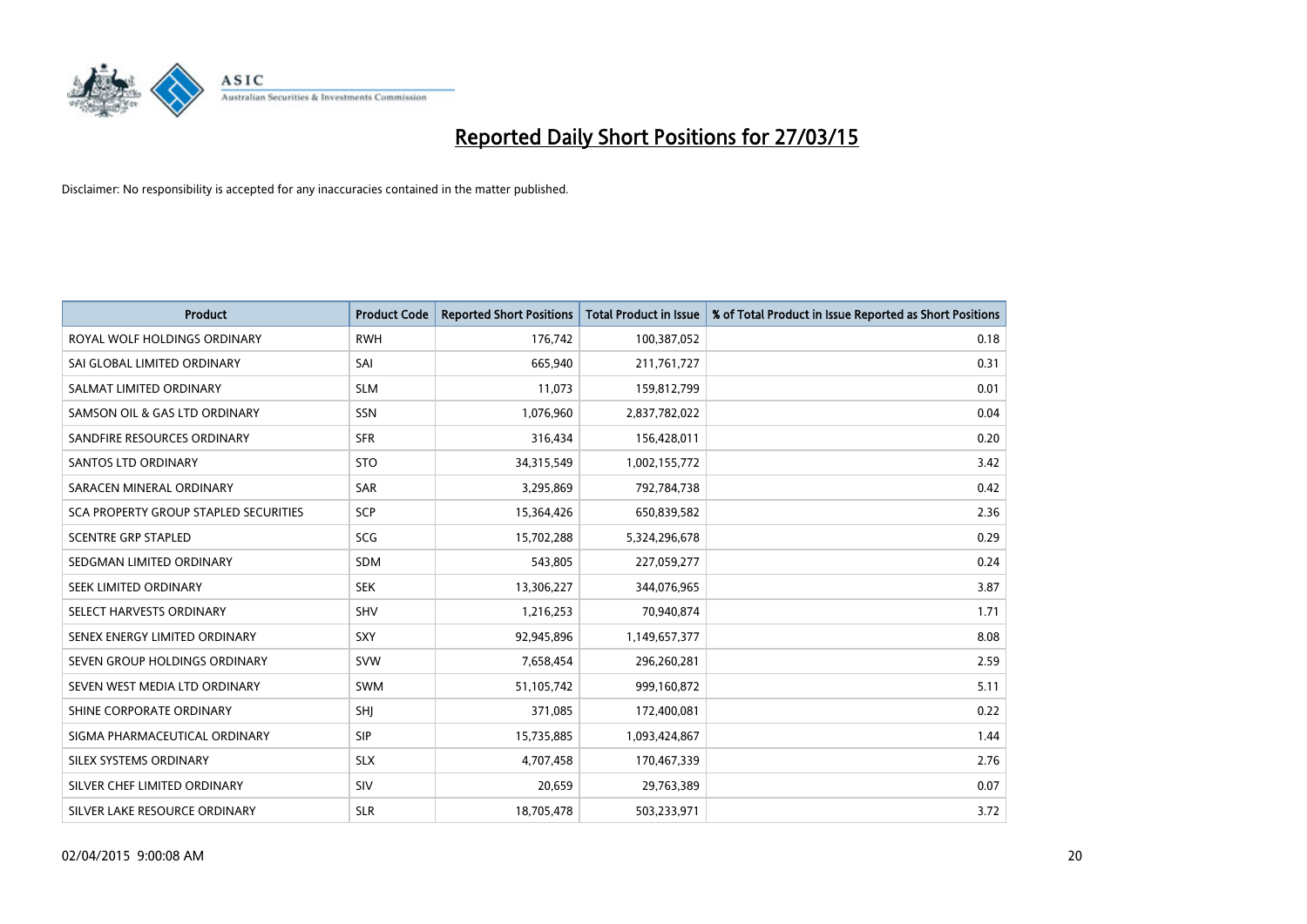

| <b>Product</b>                           | <b>Product Code</b> | <b>Reported Short Positions</b> | <b>Total Product in Issue</b> | % of Total Product in Issue Reported as Short Positions |
|------------------------------------------|---------------------|---------------------------------|-------------------------------|---------------------------------------------------------|
| SIMS METAL MGMT LTD ORDINARY             | SGM                 | 17,375,962                      | 204,795,889                   | 8.48                                                    |
| SINGAPORE TELECOMM. CHESS DEPOSITARY INT | <b>SGT</b>          | 3,278,695                       | 130,397,705                   | 2.51                                                    |
| SINO GAS ENERGY ORDINARY                 | <b>SEH</b>          | 11,704,615                      | 1,544,247,358                 | 0.76                                                    |
| SIRIUS RESOURCES NL ORDINARY             | <b>SIR</b>          | 17,313,524                      | 341,638,269                   | 5.07                                                    |
| SIRTEX MEDICAL ORDINARY                  | <b>SRX</b>          | 266,577                         | 56,530,231                    | 0.47                                                    |
| SKILLED GROUP LTD ORDINARY               | <b>SKE</b>          | 6,201,429                       | 235,898,291                   | 2.63                                                    |
| SKY NETWORK ORDINARY                     | <b>SKT</b>          | 194,280                         | 389,139,785                   | 0.05                                                    |
| SKYCITY ENT GRP LTD ORDINARY             | <b>SKC</b>          | 8,800,941                       | 587,472,741                   | 1.50                                                    |
| <b>SLATER &amp; GORDON ORDINARY</b>      | <b>SGH</b>          | 6,688,741                       | 209,730,529                   | 3.19                                                    |
| SMS MANAGEMENT, ORDINARY                 | <b>SMX</b>          | 1,022,777                       | 69,318,017                    | 1.48                                                    |
| SONIC HEALTHCARE ORDINARY                | <b>SHL</b>          | 3,298,407                       | 401,961,556                   | 0.82                                                    |
| SOUL PATTINSON (W.H) ORDINARY            | SOL                 | 136,909                         | 239,395,320                   | 0.06                                                    |
| SPARK INFRASTRUCTURE STAPLED US PROHIBT. | SKI                 | 45,665,593                      | 1,466,360,128                 | 3.11                                                    |
| SPARK NEW ZEALAND ORDINARY               | <b>SPK</b>          | 7,701,143                       | 1,834,783,488                 | 0.42                                                    |
| SPDR 200 FUND ETF UNITS                  | <b>STW</b>          | 15,113                          | 48,005,598                    | 0.03                                                    |
| SPECIALTY FASHION ORDINARY               | SFH                 | 31,994                          | 192,236,121                   | 0.02                                                    |
| SPOTLESS GRP HLD LTD ORDINARY            | SPO                 | 44,063,947                      | 1,098,290,178                 | 4.01                                                    |
| ST BARBARA LIMITED ORDINARY              | <b>SBM</b>          | 6,068,772                       | 495,102,525                   | 1.23                                                    |
| STARPHARMA HOLDINGS ORDINARY             | SPL                 | 7,118,958                       | 319,138,501                   | 2.23                                                    |
| STEADFAST GROUP LTD ORDINARY             | <b>SDF</b>          | 9,656,160                       | 741,449,461                   | 1.30                                                    |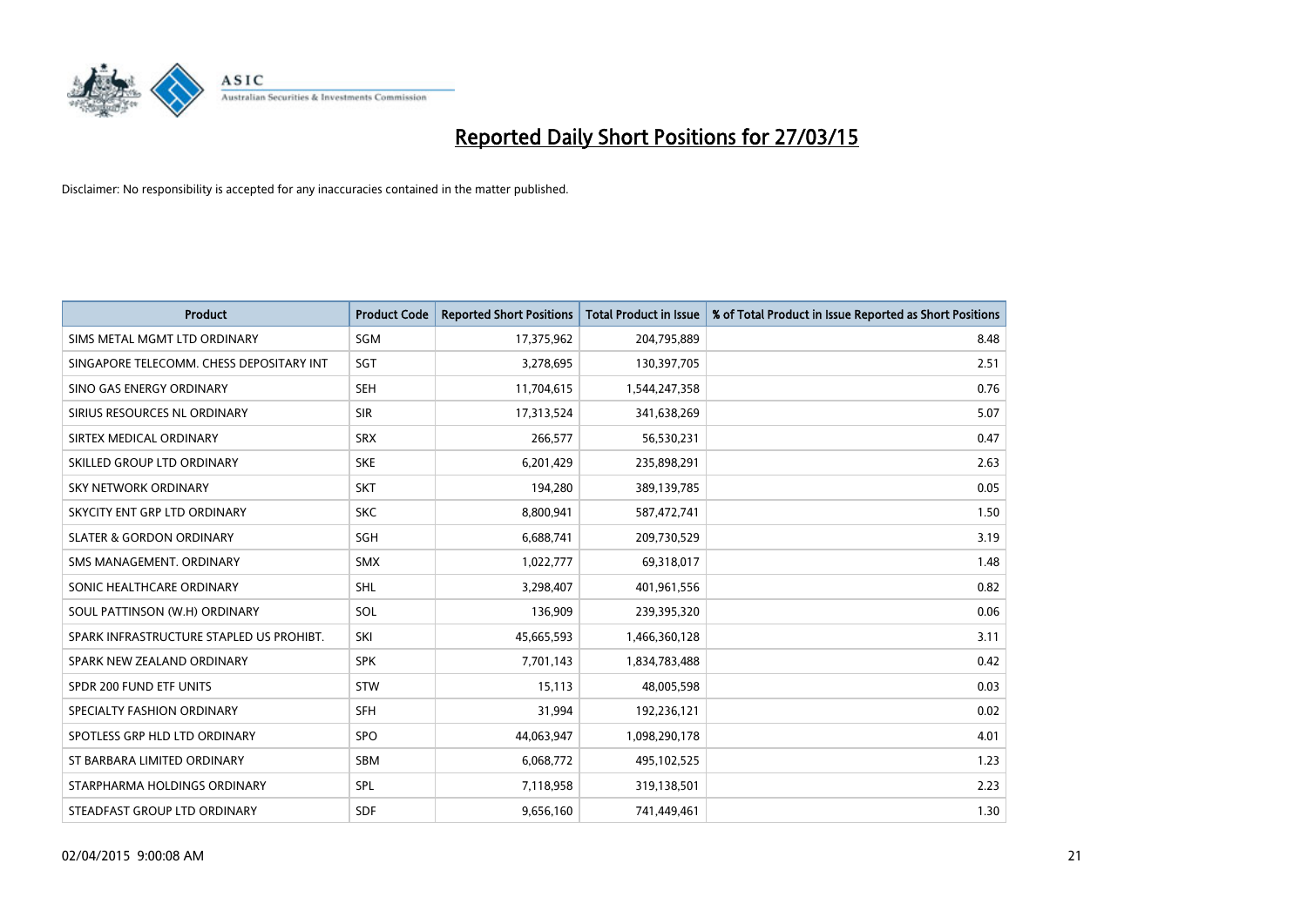

| <b>Product</b>                       | <b>Product Code</b> | <b>Reported Short Positions</b> | <b>Total Product in Issue</b> | % of Total Product in Issue Reported as Short Positions |
|--------------------------------------|---------------------|---------------------------------|-------------------------------|---------------------------------------------------------|
| STHN CROSS MEDIA ORDINARY            | <b>SXL</b>          | 25,765,027                      | 732,319,622                   | 3.52                                                    |
| STOCKLAND UNITS/ORD STAPLED          | SGP                 | 5,851,822                       | 2,361,717,862                 | 0.25                                                    |
| STRAITS RES LTD. ORDINARY            | <b>SRO</b>          | 20,212                          | 1,217,730,293                 | 0.00                                                    |
| STRIKE ENERGY LTD ORDINARY           | <b>STX</b>          | 100,000                         | 833,330,946                   | 0.01                                                    |
| STW COMMUNICATIONS ORDINARY          | SGN                 | 13,904,676                      | 409,699,000                   | 3.39                                                    |
| SUNCORP GROUP LTD ORDINARY           | <b>SUN</b>          | 6,257,999                       | 1,286,600,980                 | 0.49                                                    |
| SUNDANCE ENERGY ORDINARY             | <b>SEA</b>          | 5,022,713                       | 549,351,227                   | 0.91                                                    |
| SUNDANCE RESOURCES ORDINARY          | SDL                 | 60,445,026                      | 3,110,250,938                 | 1.94                                                    |
| SUNLAND GROUP LTD ORDINARY           | <b>SDG</b>          | 132,578                         | 181,710,087                   | 0.07                                                    |
| SUPER RET REP LTD ORDINARY           | <b>SUL</b>          | 15,784,450                      | 197,030,571                   | 8.01                                                    |
| SURFSTITCH GROUP LTD ORDINARY        | <b>SRF</b>          | 89,001                          | 214,101,735                   | 0.04                                                    |
| <b>SWICK MINING ORDINARY</b>         | <b>SWK</b>          | 65,000                          | 217,643,703                   | 0.03                                                    |
| SYD AIRPORT STAPLED US PROHIBIT.     | <b>SYD</b>          | 22,127,397                      | 2,216,216,041                 | 1.00                                                    |
| SYRAH RESOURCES ORDINARY             | <b>SYR</b>          | 6,220,942                       | 165,223,076                   | 3.77                                                    |
| <b>TABCORP HOLDINGS LTD ORDINARY</b> | <b>TAH</b>          | 17,305,129                      | 829,399,821                   | 2.09                                                    |
| <b>TALISMAN MINING ORDINARY</b>      | <b>TLM</b>          |                                 | 131,538,627                   | 0.00                                                    |
| TAP OIL LIMITED ORDINARY             | <b>TAP</b>          | 19,288                          | 243,288,334                   | 0.01                                                    |
| TASSAL GROUP LIMITED ORDINARY        | <b>TGR</b>          | 272,028                         | 146,897,115                   | 0.19                                                    |
| <b>TATTS GROUP LTD ORDINARY</b>      | <b>TTS</b>          | 14,470,915                      | 1,446,215,698                 | 1.00                                                    |
| <b>TECHNOLOGY ONE ORDINARY</b>       | <b>TNE</b>          | 1,728,628                       | 309,209,455                   | 0.56                                                    |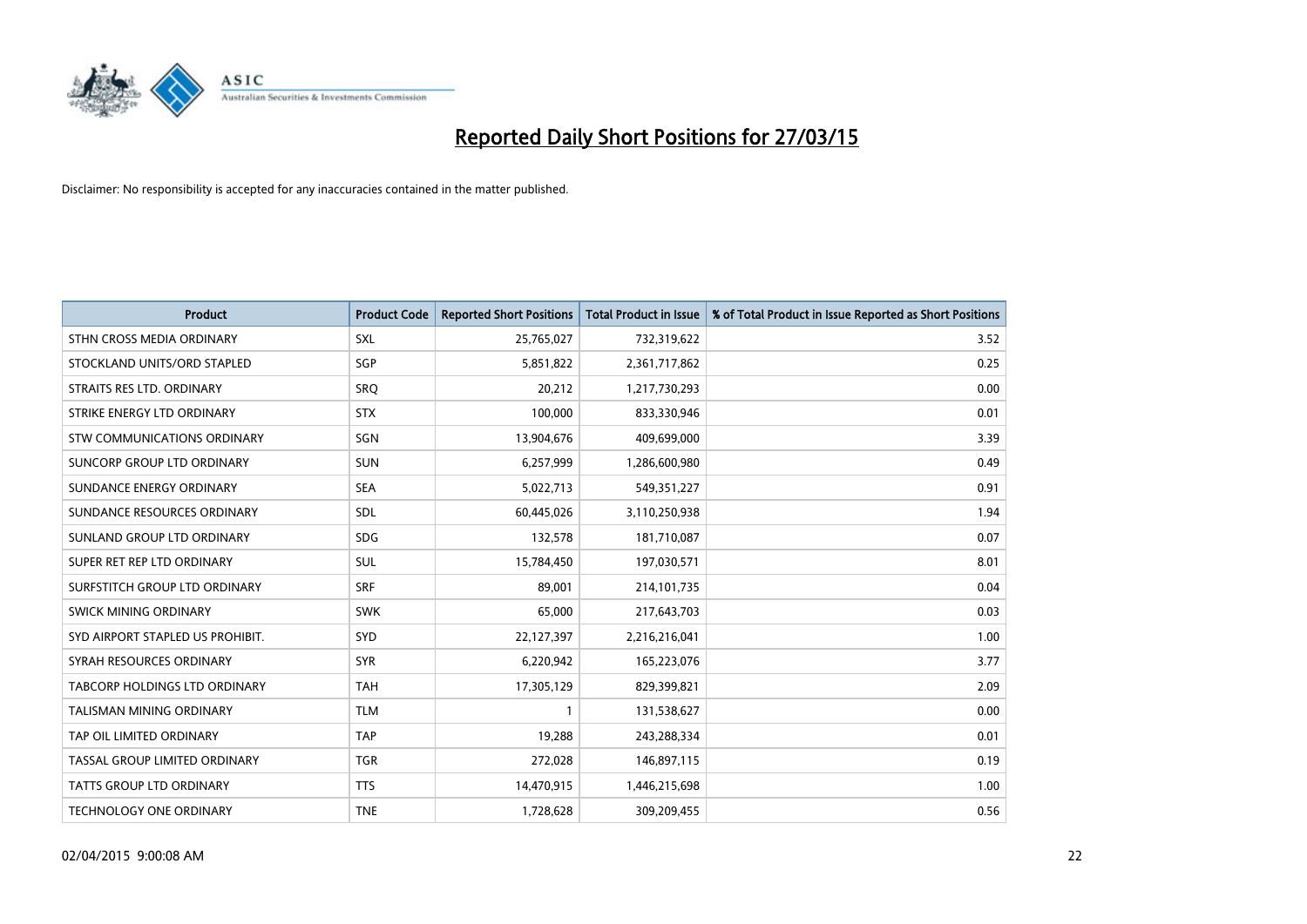

| <b>Product</b>                       | <b>Product Code</b> | <b>Reported Short Positions</b> | <b>Total Product in Issue</b> | % of Total Product in Issue Reported as Short Positions |
|--------------------------------------|---------------------|---------------------------------|-------------------------------|---------------------------------------------------------|
| <b>TELSTRA CORPORATION, ORDINARY</b> | <b>TLS</b>          | 17,651,098                      | 12,225,655,836                | 0.14                                                    |
| TEN NETWORK HOLDINGS ORDINARY        | <b>TEN</b>          | 129,798,714                     | 2,630,984,596                 | 4.93                                                    |
| TERANGA GOLD CORP CDI 1:1            | <b>TGZ</b>          | 1,374                           | 68,637,175                    | 0.00                                                    |
| TFS CORPORATION LTD ORDINARY         | <b>TFC</b>          | 16,032,497                      | 326,983,445                   | 4.90                                                    |
| THE REJECT SHOP ORDINARY             | <b>TRS</b>          | 1,528,947                       | 28,844,648                    | 5.30                                                    |
| THINK CHILDCARE EDU ORDINARY         | <b>TNK</b>          | 500,000                         | 39,600,000                    | 1.26                                                    |
| THORN GROUP LIMITED ORDINARY         | <b>TGA</b>          | 19,999                          | 151,337,839                   | 0.01                                                    |
| TIGER RESOURCES ORDINARY             | <b>TGS</b>          | 6,672,171                       | 1,143,541,406                 | 0.58                                                    |
| TOLL HOLDINGS LTD ORDINARY           | <b>TOL</b>          | 1,218,089                       | 717,437,878                   | 0.17                                                    |
| TORO ENERGY LIMITED ORDINARY         | <b>TOE</b>          | $\mathbf{1}$                    | 1,903,769,581                 | 0.00                                                    |
| TOWER LIMITED ORDINARY               | <b>TWR</b>          | 793                             | 178,145,130                   | 0.00                                                    |
| TOX FREE SOLUTIONS ORDINARY          | <b>TOX</b>          | 706,228                         | 133,752,359                   | 0.53                                                    |
| TPG TELECOM LIMITED ORDINARY         | <b>TPM</b>          | 14,064,877                      | 793,808,141                   | 1.77                                                    |
| <b>TRADE ME GROUP ORDINARY</b>       | <b>TME</b>          | 3,750,109                       | 396,830,595                   | 0.95                                                    |
| TRANSFIELD SERVICES ORDINARY         | <b>TSE</b>          | 7,683,394                       | 512,457,716                   | 1.50                                                    |
| TRANSPACIFIC INDUST, ORDINARY        | <b>TPI</b>          | 100,788,666                     | 1,579,914,690                 | 6.38                                                    |
| TRANSURBAN GROUP TRIPLE STAPLED SEC. | TCL                 | 11,953,008                      | 1,914,461,916                 | 0.62                                                    |
| <b>TREASURY GROUP ORDINARY</b>       | <b>TRG</b>          | 122,991                         | 27,604,144                    | 0.45                                                    |
| TREASURY WINE ESTATE ORDINARY        | <b>TWE</b>          | 14,847,691                      | 651,261,403                   | 2.28                                                    |
| TRITON MIN LTD ORDINARY              | <b>TON</b>          | 120,000                         | 327,438,242                   | 0.04                                                    |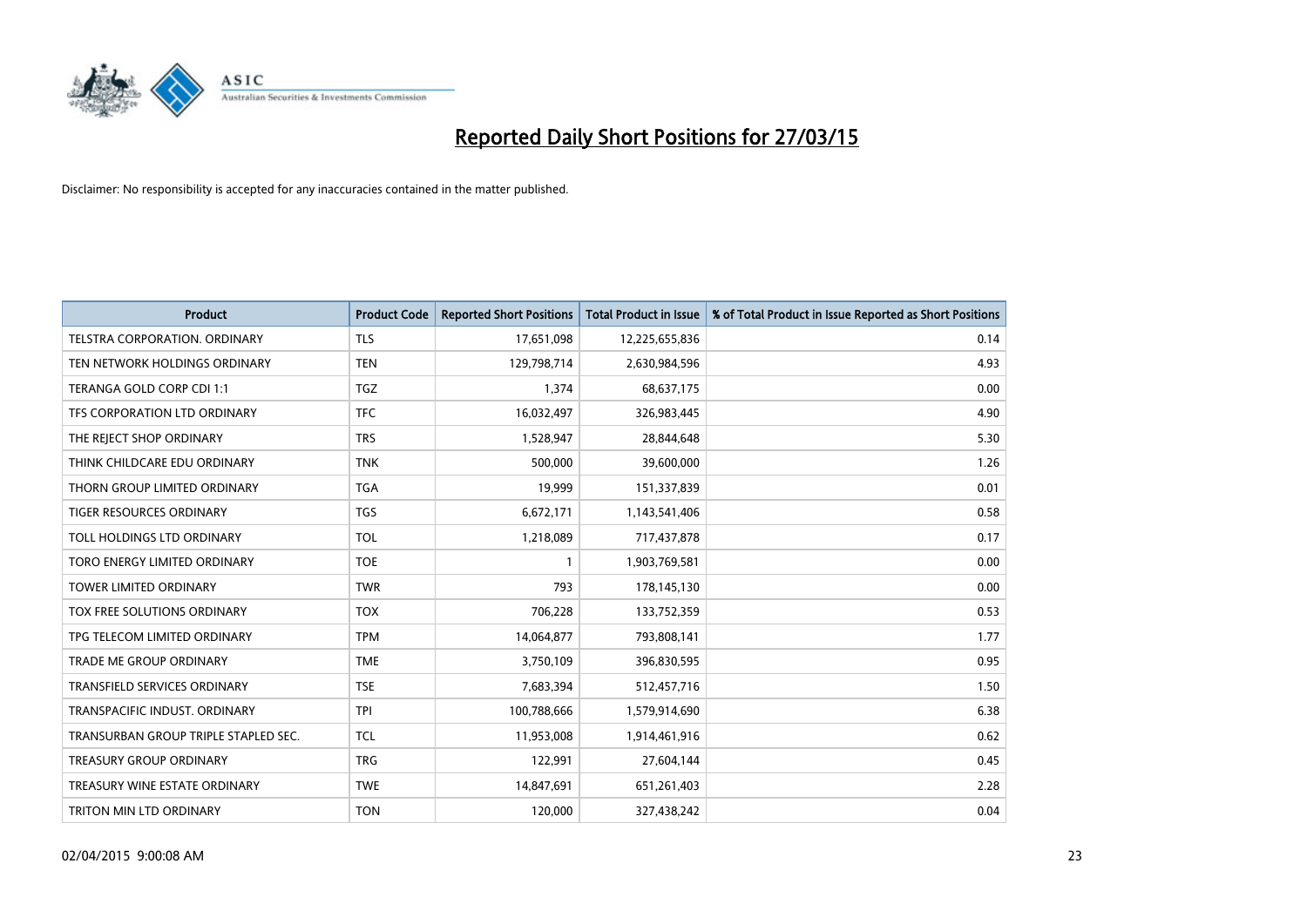

| <b>Product</b>                       | <b>Product Code</b> | <b>Reported Short Positions</b> | <b>Total Product in Issue</b> | % of Total Product in Issue Reported as Short Positions |
|--------------------------------------|---------------------|---------------------------------|-------------------------------|---------------------------------------------------------|
| TROY RESOURCES LTD ORDINARY          | <b>TRY</b>          | 4,998,008                       | 195,265,161                   | 2.56                                                    |
| UGL LIMITED ORDINARY                 | UGL                 | 18,028,761                      | 166,511,240                   | 10.83                                                   |
| UNILIFE CORPORATION CDI 6:1          | <b>UNS</b>          | 120,000                         | 267,390,162                   | 0.04                                                    |
| UXC LIMITED ORDINARY                 | <b>UXC</b>          | 422,040                         | 331,770,881                   | 0.13                                                    |
| <b>VEDA GROUP LTD ORDINARY</b>       | <b>VED</b>          | 10,885,112                      | 842,055,406                   | 1.29                                                    |
| VILLA WORLD LTD, ORDINARY            | <b>VLW</b>          | 67,504                          | 110,344,277                   | 0.06                                                    |
| <b>VILLAGE ROADSHOW LTD ORDINARY</b> | <b>VRL</b>          | 4,197,050                       | 159,522,488                   | 2.63                                                    |
| VIRGIN AUS HLDG LTD ORDINARY         | <b>VAH</b>          | 31,167,191                      | 3,524,912,131                 | 0.88                                                    |
| <b>VIRTUS HEALTH LTD ORDINARY</b>    | <b>VRT</b>          | 3,869,035                       | 79,935,938                    | 4.84                                                    |
| VISION EYE INSTITUTE ORDINARY        | <b>VEI</b>          | 343,685                         | 179,085,861                   | 0.19                                                    |
| <b>VOCATION LTD ORDINARY</b>         | <b>VET</b>          | 3,968,851                       | 230,000,000                   | 1.73                                                    |
| <b>VOCUS COMMS LTD ORDINARY</b>      | <b>VOC</b>          | 6,229,595                       | 105,441,949                   | 5.91                                                    |
| WARRNAMBOOL CHEESE ORDINARY          | <b>WCB</b>          | 19                              | 56,098,797                    | 0.00                                                    |
| <b>WATPAC LIMITED ORDINARY</b>       | <b>WTP</b>          | 4,251,117                       | 189,258,397                   | 2.25                                                    |
| <b>WDS LIMITED ORDINARY</b>          | <b>WDS</b>          | 50,000                          | 144,740,614                   | 0.03                                                    |
| WEBJET LIMITED ORDINARY              | <b>WEB</b>          | 834,084                         | 80,397,959                    | 1.04                                                    |
| WESFARMERS LIMITED ORDINARY          | <b>WES</b>          | 8,350,256                       | 1,123,752,517                 | 0.74                                                    |
| WESTERN AREAS LTD ORDINARY           | <b>WSA</b>          | 2,638,286                       | 232,580,131                   | 1.13                                                    |
| WESTERN DESERT RES. ORDINARY         | <b>WDR</b>          | 2,490,070                       | 620,049,919                   | 0.40                                                    |
| <b>WESTFIELD CORP STAPLED</b>        | <b>WFD</b>          | 3,679,282                       | 2,078,089,686                 | 0.18                                                    |